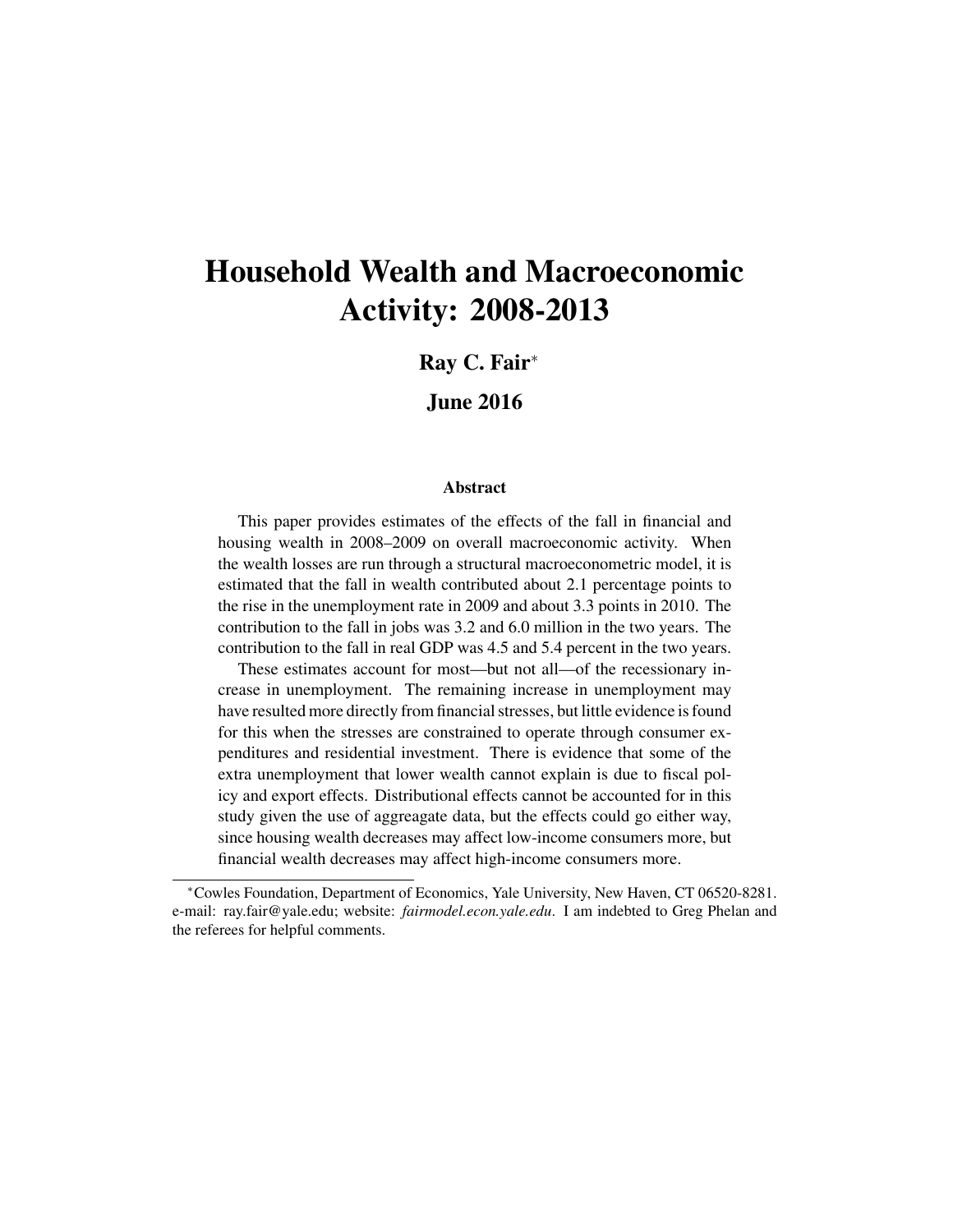# 1 Introduction

Although there is by now a large literature on the financial crisis and the 2008–2009 recession, there are no estimates as far as I am aware of the size of the effects of the crisis on overall macroeconomic activity, on, say, the unemployment rate in 2008–2010. This paper provides estimates of the effects of the fall in financial and housing wealth in 2008–2009 on macroeconomic activity. When the wealth losses are run through a structural macroeconometric model, it is estimated that the fall in wealth contributed about 2.1 percentage points to the rise in the unemployment rate in 2009 and about 3.3 points in 2010. The contribution to the fall in jobs was 3.2 and 6.0 million in the two years. The contribution to the fall in real GDP was 4.5 and 5.4 percent in the two years.

These estimates account for most—but not all—of the recessionary increase in unemployment. The remaining increase in unemployment may have resulted more directly from financial stresses. However, these stresses do not appear from the results below to explain much of the increase in unemployment when they are constrained to operate through consumer expenditures and residential investment. Financial frictions that run through alternative channels, or the separate effects of fiscal policy and exports, may be responsible for the extra unemployment that lower wealth cannot explain. The separate effects of fiscal policy and exports are estimated below, where both do contribute somewhat to the rise in unemployment in 2009 and 2010.

It may also be that estimated aggregate wealth effects are too small because they don't account for distributional issues, as Mian, Rao, and Sufi (2013) have argued. If the recent wealth losses were concentrated among low-income consumers, who have higher marginal propensities to consume, aggregate wealth effects, as in this paper, will be underestimated. However, more than half of the fall in wealth was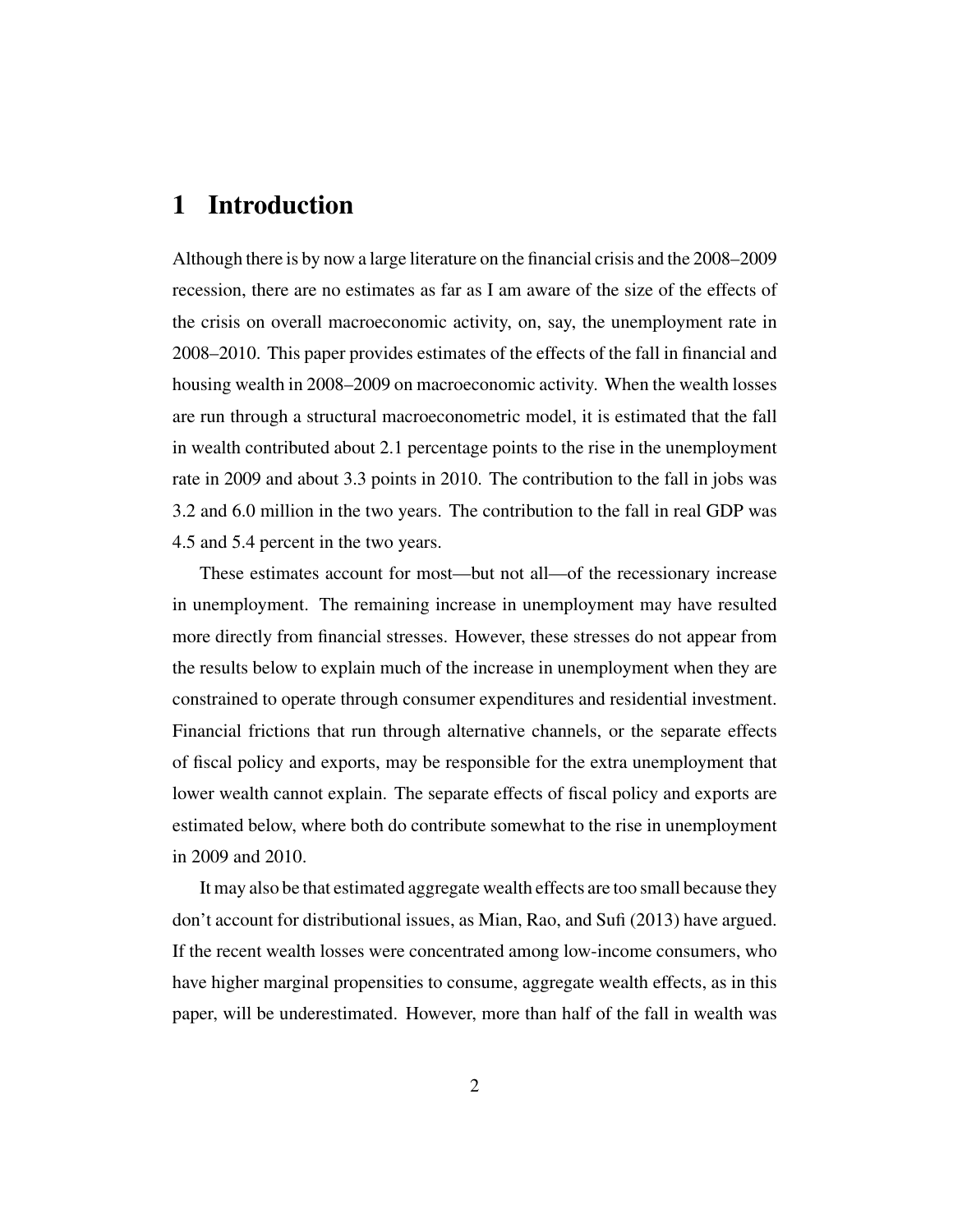financial wealth as opposed to housing wealth, and financial wealth losses are likely to be concentrated among high-income consumers.

There is now an extensive literature on financial frictions—see Brunnermeier and Sannikiov  $(2014)$  for citations.<sup>1</sup> This literature is mostly theoretical, and the various financial frictions that are postulated are too abstract to be taken directly to macro data. On the empirical side, Gilchrist and Zakrajšek (2012) use univariate forecasting equations and VARs to test for the effects of interest rate spreads on various macroeconomic variables. They argue that an increase in their estimate of the excess bond premium reflects shifts in the risk aversion of the financial sector, which leads to a decline in asset prices and a contraction of the supply of credit, which has a negative effect on economic activity. They do not, however, provide estimates of the size of the effects during the 2008–2009 recession. Their excess bond premium variable is examined below. Duygan-Bump, Levkov, and Montoriol-Garriga (2011) test the hypothesis that credit constraints were important in the 2008-2009 recession by examining the financing constraints of small businesses. They also do not provide estimates of the size of the effects during the recession.

The work of Reinhart and Rogoff (2009, 2014) documents the role of financial crises in recessions, arguing, for example, that the subprime crisis in the 2008-2009 recession is not an anomaly in the context of data prior to World War II. This work is descriptive, and no quantitative estimates of the effects of financial crises on economic activity are presented.

Case, Quigley, and Shiller (2012), which is an update of results in Case, Quigley, and Shiller (2005), use data by states to examine housing and financial wealth effects on household spending, where household spending is retail sales.

<sup>&</sup>lt;sup>1</sup>Important early papers in this literature include Bernanke and Gertler (1989), Kiyotaki and Moore (1997), and Bernanke, Gertler, and Gilchrist (1999).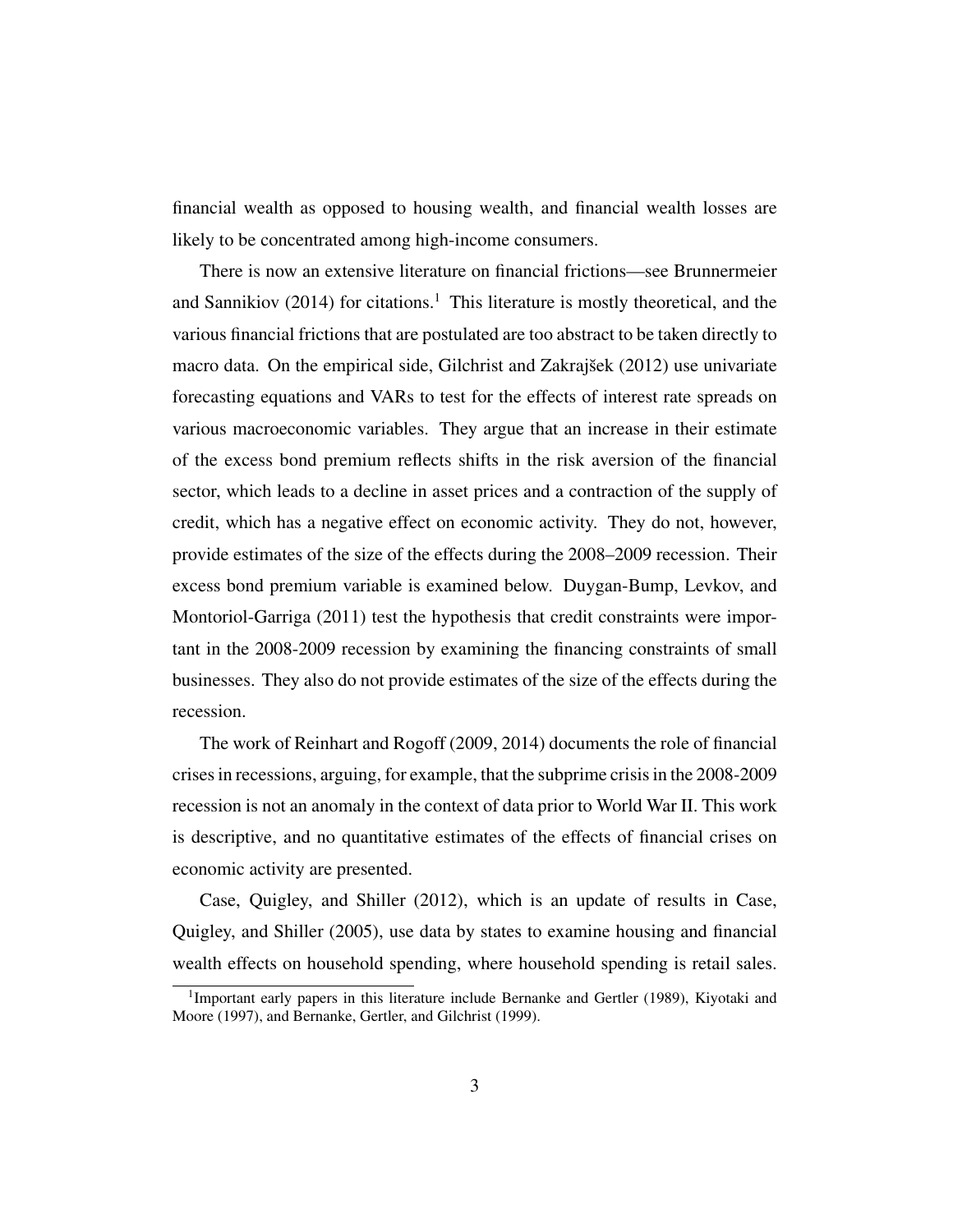The sample period is 1975:1–2012:2. They find that the effects of housing wealth on spending are larger than the effects of financial wealth on spending. They do not use national income and product accounts (NIPA) data, and there are no estimates of overall effects on the 2008-2009 recession. Some of their estimates are examined below. Zhou and Carroll (2012) also examine wealth effects using state data. They find a strong housing wealth effect, but no financial wealth effect.

Mian, Rao, and Sufi (2013) examine the effects of household wealth on consumption in the 2006-2009 period using consumption and wealth data by zip codes. The data on consumption are constructed using data on auto sales and data from MasterCard Advisors. They also do not use NIPA data, and so obtaining aggregate estimates is limited. Some of their estimates are examined below. Mian and Sufi (2014) examine the effects of changes in housing wealth on employment in the 2007–2009 period using data by counties.

Carroll, Slacalek, and Sommer (2013) estimate aggregate personal saving equations for the 1966:2–2011:1 period. The find significant coefficient estimates for wealth, for a variable measuring credit constraints  $(CEA)$ , and for a variable measuring labor income uncertainty  $(UnRisk)$ . CEA is constructed using the question on consumer installment loans from the Federal Reserve's Senior Loan Officer Opinion Survey on Bank Lending Practices. CEA is "taken to measure the availability/supply of credit to a typical household through factors other than the level of interest rates." (p. 12)  $UnRisk$  is measured "using re-scaled answers to the question about the expected change in unemployment in the Thomson Reuters/University of Michigan Surveys of Consumers." (p. 13) These two variables are examined below.

This paper uses a structural multicountry macroeconometric model, denoted the "MC" model, for the estimates. This model is discussed in Section 2. Financial wealth effects versus housing wealth effects on household expenditures are exam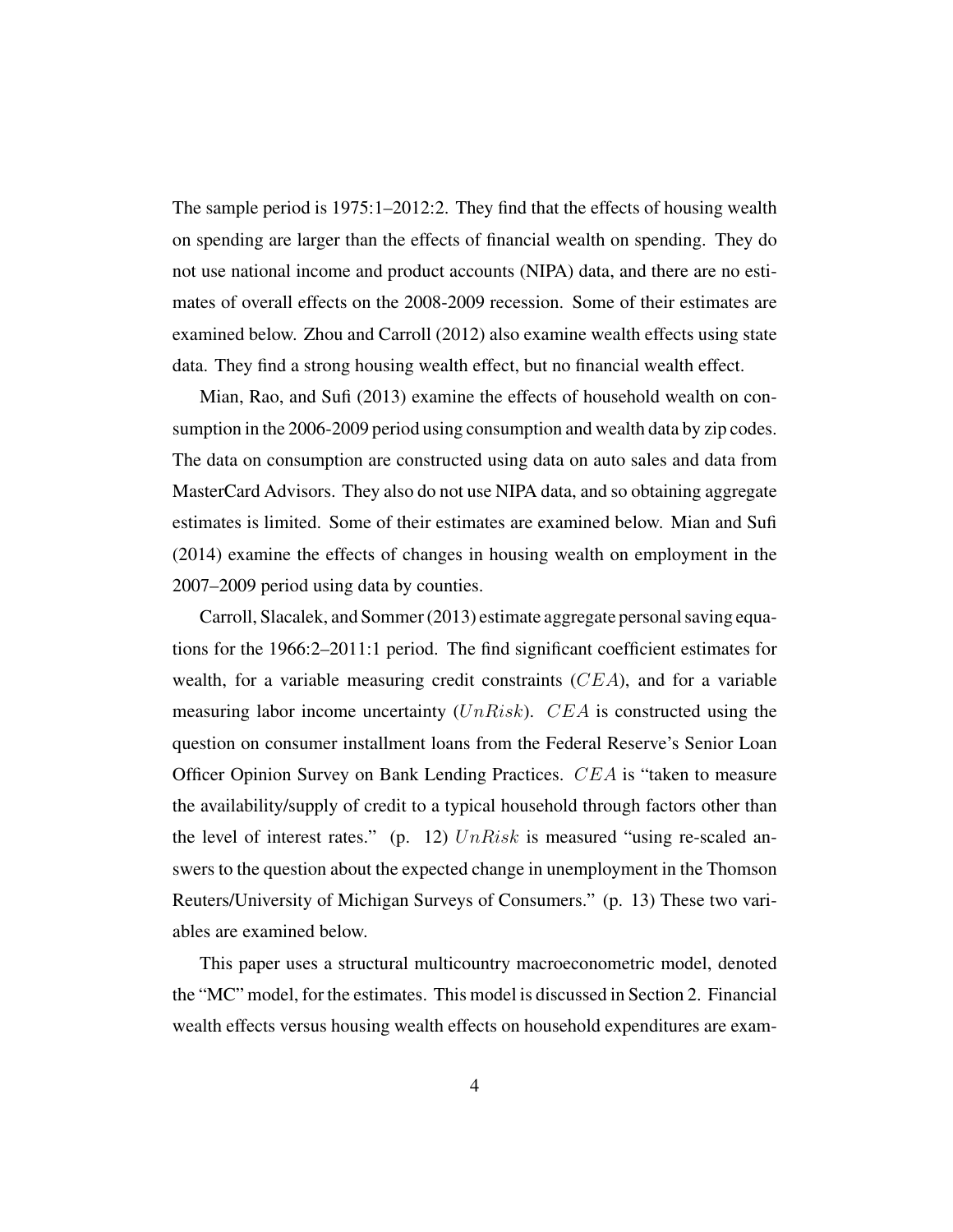ined in Section 3. Section 4 tests various measures of credit conditions. Section 5 then estimates the size of the effect on the economy from the decrease in financial wealth and housing wealth. Section 6 provides further estimates.

### 2 The MC Model

The MC model uses the methodology of structural macroeconometric modeling, sometimes called the "Cowles Commission" (CC) approach, which goes back at least to Tinbergen (1939). I have gathered my research in macroeconomics in one document, *Macroeconometric Modeling, November 11, 2013* (MM), on my website, and this document contains a complete description and listing of the MC model. MM is written using the current version of the MC model (November 11, 2013), where published results using earlier versions of the model have been updated.<sup>2</sup> The MC model is not explained in this paper, and one should think of MM as an appendix to it. When appropriate, I have indicated in this paper in brackets the sections in  $MM$  that contain relevant discussion. This paper is thus not self contained. It is too much to try to put all the relevant information in one paper, hence the use of  $MM$  as an appendix. The methodology of the CC approach is also discussed and defended in  $MM$  [1.1].

There are 39 countries in the MC model for which stochastic equations are estimated. There are 25 stochastic equations for the United States and up to 13 each for the other countries. The total number of stochastic equations is 310, and the total number of estimated coefficients is about 1,300. In addition, there are 1,379 bilateral trade share equations estimated, so the total number of stochastic equations is 1,689. The total number of endogenous and exogenous variables, not

<sup>&</sup>lt;sup>2</sup>Users can work with the MC model on line or can download the model and related software to work with it on their own computer. If the model is downloaded, it can be modified and reestimated. Many of the results in MM can be duplicated on line.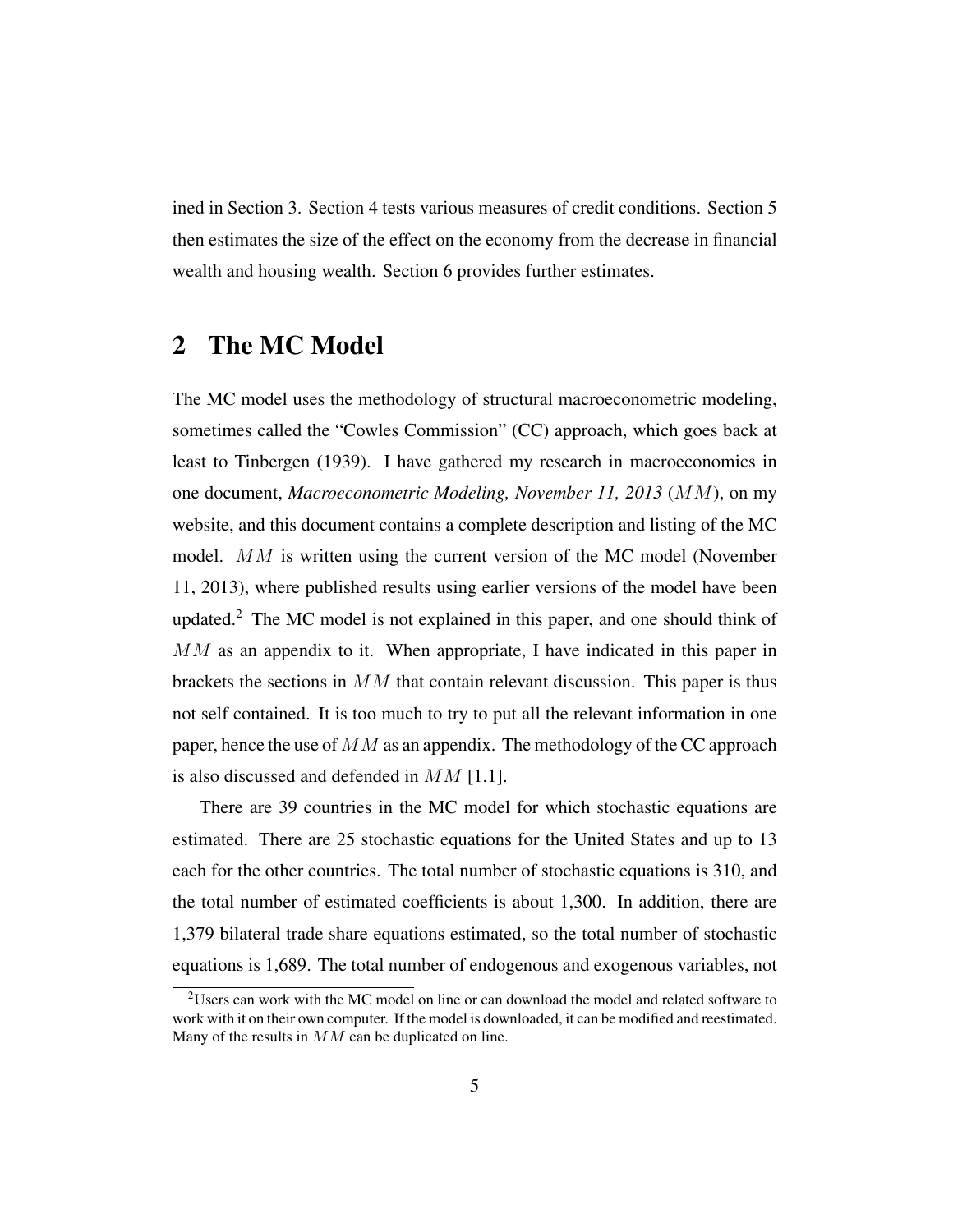counting various transformations of the variables and the trade share variables, is about 2,000. Trade share data were collected for 59 countries, and so the trade share matrix is  $59 \times 59$ .

The estimation periods begin in 1954 for the United States and as soon after 1960 as data permit for the other countries. Data permitting, they end as late as 2013:3. The estimation technique is 2SLS except when there are too few observations to make the technique practical, where ordinary least squares is used. The estimation accounts for possible serial correlation of the error terms. When there is serial correlation, the serial correlation coefficients are estimated along with the structural coefficients.

Table 1 presents the variable notation used in this paper.  $MM$  [6] provides a complete description of the variables. It also includes a list of the first stage regressors in each equation. The discussion in the rest of this paper pertains to the U.S. part of the MC model.

### 3 The Household Expenditure Equations

The aggregate U.S. wealth variable in the MC model is:

$$
AA = \frac{AH + MH}{PH} + \frac{PKH \cdot KH}{PH} = AA1 + AA2 \tag{1}
$$

where  $AH$  is the nominal value of net financial assets of the household sector excluding demand deposits and currency,  $MH$  is the nominal value of demand deposits and currency held by the household sector,  $KH$  is the real stock of housing,  $PKH$  is the market price of  $KH$ , and  $PH$  is a price deflator relevant to household spending.  $(AH + MH)/PH$ , denoted AA1, is thus real financial wealth, and  $(PKH \cdot KH)/PH$ , denoted AA2, is real housing wealth.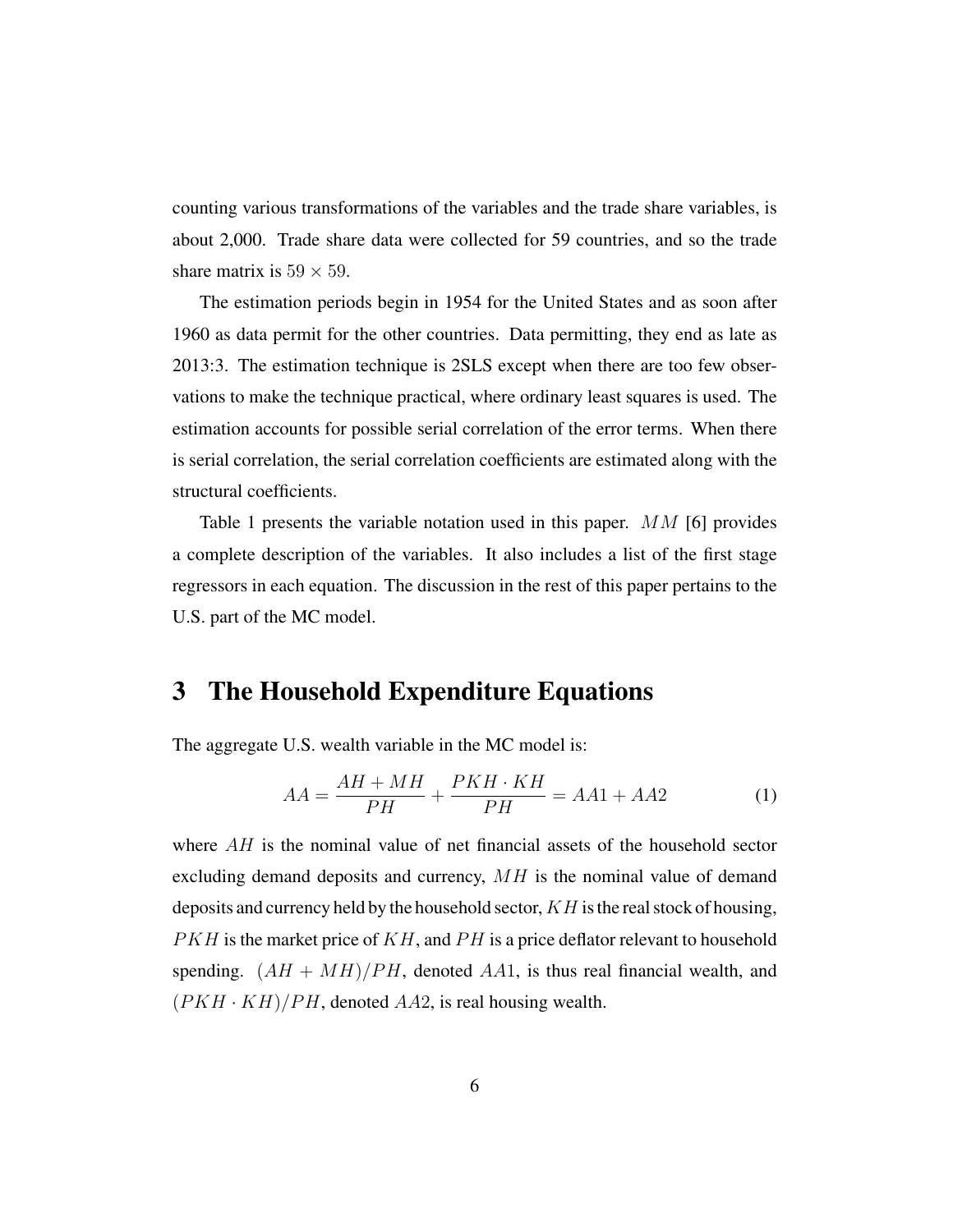| <b>Variable</b>    | <b>Type</b> | <b>Description</b>                                                     |
|--------------------|-------------|------------------------------------------------------------------------|
| AA                 | endo        | Total net wealth, h, B2009\$.                                          |
| AA1                | endo        | Total net financial wealth, h, B2009\$.                                |
| AA2                | endo        | Total net housing wealth, h, B2009\$.                                  |
| AG1                | exog        | Percent of 16+ population 26-55 minus percent 16-25.                   |
| AG2                | exog        | Percent of 16+ population 56-65 minus percent 16-25.                   |
| AG3                | exog        | Percent of 16+ population 66+ minus percent 16-25.                     |
| AH                 | endo        | Net financial assets, h, B\$.                                          |
| CD                 | endo        | Consumer expenditures for durable goods, B2009\$.                      |
| CDA                | exog        | Peak to peak interpolation of CD/POP.                                  |
| CG                 | endo        | Capital gains $(+)$ or losses $(-)$ on the financial assets of h, B\$. |
| CN                 | endo        | Consumer expenditures for nondurable goods, B2009\$.                   |
| cnst               | exog        | Constant term.                                                         |
| $cnst2$            | exog        | 0.0 before 1969:1, 0.0125 in 1969:1, 0.0250 in 1969:2, , 0.9875        |
|                    |             | in 1988:3, and 1.0 thereafter.                                         |
| CS                 | endo        | Consumer expenditures for services, B2009\$.                           |
| <b>DELD</b>        | exog        | Physical depreciation rate of the stock of durable goods, rate per     |
|                    |             | quarter.                                                               |
| <b>DELH</b>        | exog        | Physical depreciation rate of the stock of housing, rate per quarter.  |
| <b>GDPD</b>        | endo        | GDP price deflator.                                                    |
| GDPR               | endo        | Gross Domestic Product, B2009\$.                                       |
| IHH                | endo        | Residential investment, h, B2009\$.                                    |
| <b>IHHA</b>        | exog        | Peak to peak interpolation of IHH/POP.                                 |
| <b>IKF</b>         | endo        | Nonresidential fixed investment, f, B2009\$.                           |
| ${\cal I}{\cal M}$ | endo        | Imports, B2009\$.                                                      |
| <b>IVF</b>         | endo        | Inventory investment, f, B2009\$.                                      |
| $J\bar{F}$         | endo        | Number of jobs, f, millions.                                           |
| KD                 | endo        | Stock of durable goods, B2009\$                                        |
| KH                 | endo        | Stock of housing, h, B2009\$.                                          |
| MH                 | endo        | Demand deposits and currency, h, B\$.                                  |
| PD                 | endo        | Price deflator for domestic sales.                                     |
| PH                 | endo        | Price deflator for $CS + CN + CD + IHH$ inclusive of indirect business |
|                    |             | taxes.                                                                 |
| PIV                | endo        | Price deflator for inventory investment, adjusted.                     |
| PKH                | endo        | Market price of KH.                                                    |
| POP                | exog        | Noninstitutional population 16+, millions.                             |

Table 1 Variables in the MC Model Referred to in this Paper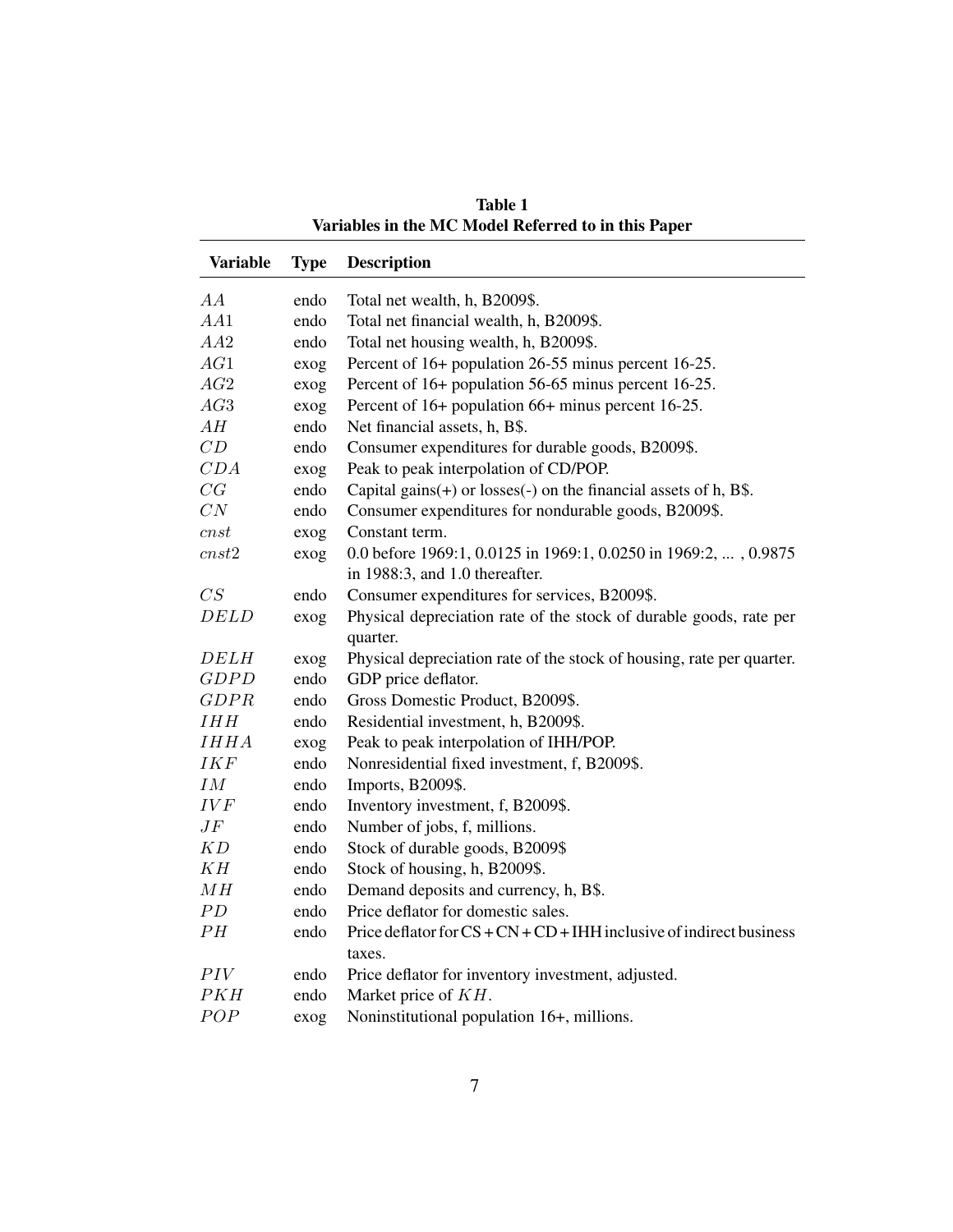| <b>Variable</b> | <b>Type</b> | <b>Description</b>                                 |
|-----------------|-------------|----------------------------------------------------|
| PSI14           |             | Ratio of PKH to PD.                                |
|                 | exog        |                                                    |
| PX              | endo        | Price deflator for total sales.                    |
| RMA             | endo        | After tax mortgage rate, percentage points.        |
| RS              | endo        | Three-month Treasury bill rate, percentage points. |
| RSA             | endo        | After tax bill rate, percentage points.            |
| UR.             | endo        | Civilian unemployment rate.                        |
| YD              | endo        | Disposable income, h, B\$.                         |
| YS              | endo        | Potential output, B2009\$.                         |

Table 1 (continued)

 $\bullet$  h = household sector.

 $\bullet$  f = firm sector.

 $\bullet$  B\$ = Billions of dollars.

 $\bullet$  B2009\$ = Billions of 2009 dollars.

Figures 1 and 2 plot AA1 and AA2, respectively, for the 1952:1–2013:3 period. Figure 3 plots the ratio of AA1 to AA2. The ratio fluctuates considerably over time, with a range of 1.3 to 2.4. The peak of AA2 is in 2006:1 at \$23.9 trillion. The peak of AA1 is the last quarter at \$44.4 trillion. These values are all in 2009 dollars.

#### Consumption Equations

Table 2 presents the MC U.S. estimated equations for consumption of services,  $CS$ , and consumption of non durables,  $CN$ . The equations are in log per capita terms, and the wealth variable enters as  $log(AA/POP)_{-1}$ . Two estimation periods are used, 1954:1–2013:3 and 1954:1–2007:4, the latter ending before the crisis. The justification for the specification of these equations is in  $MM$  [3.6.3] and this discussion is not repeated here. The equations are taken to be structural equations, with the left hand side variable being a decision variable and the right hand side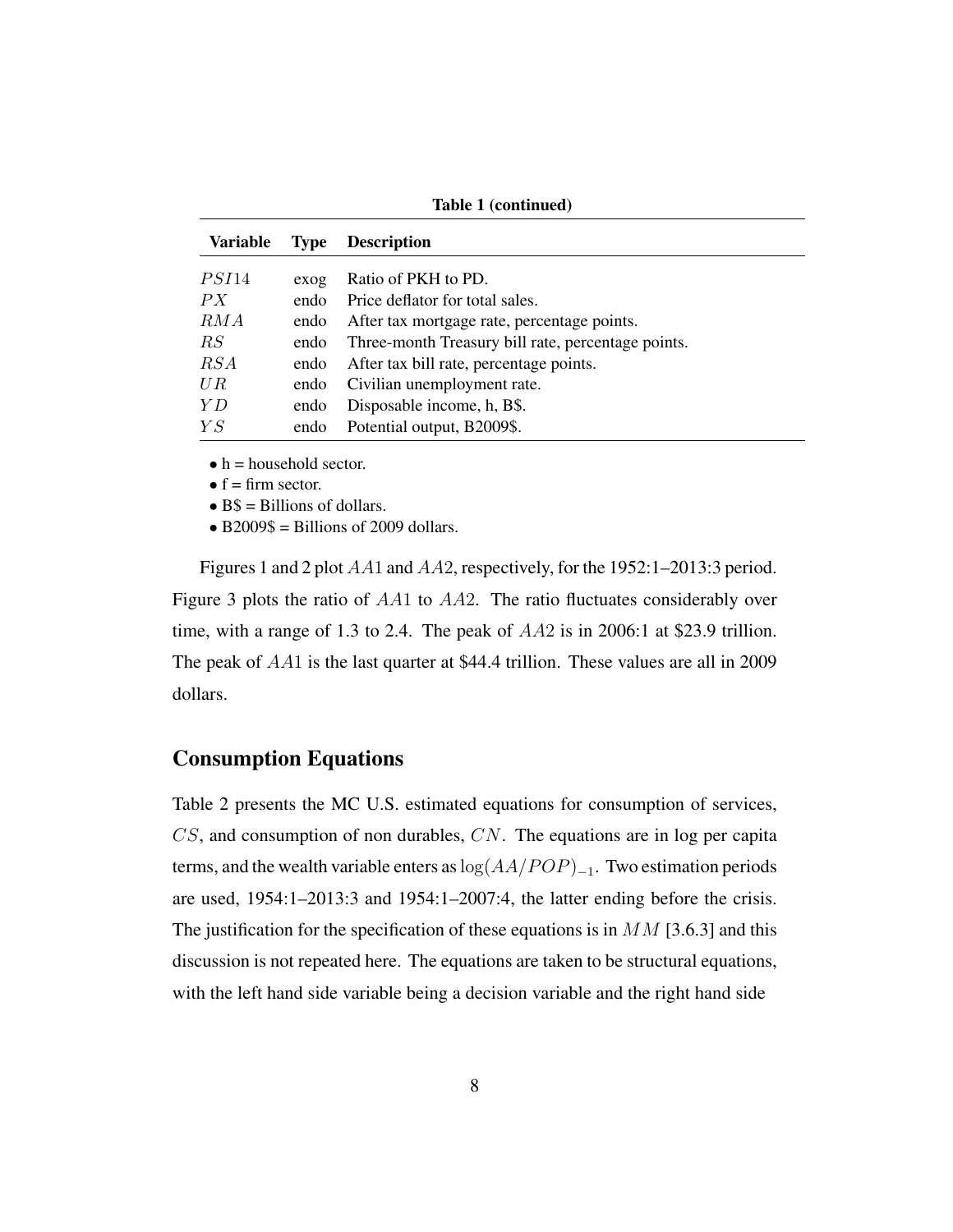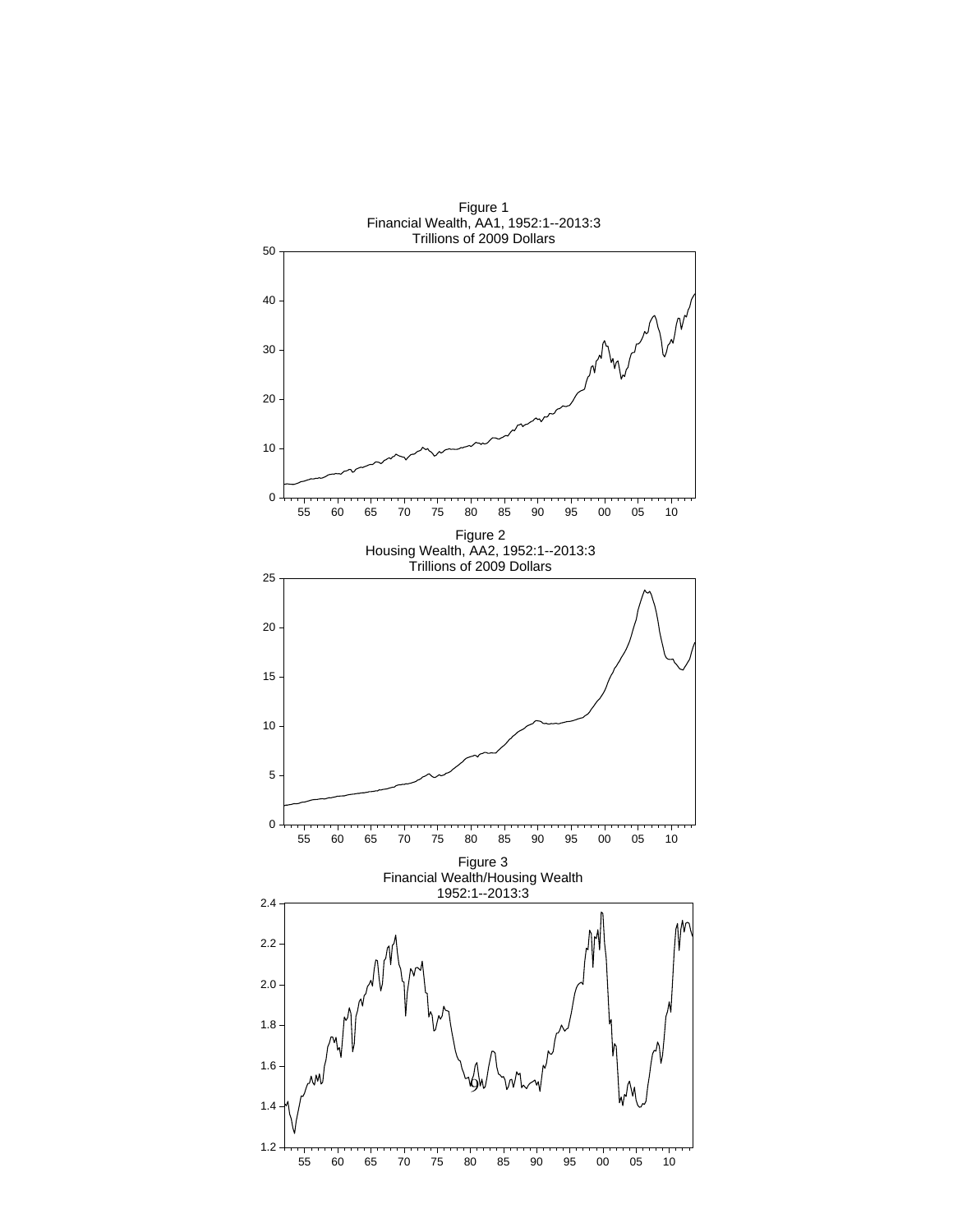| Table 2                                                       |
|---------------------------------------------------------------|
| <b>Coefficient Estimates for Consumption of Services (CS)</b> |
| and Consumption of Non Durables (CN)                          |
| Left Hand Side Variables are log(CS/POP)                      |
| and $log(CN/POP)$                                             |

|                              |            | CS         |            | CN         |
|------------------------------|------------|------------|------------|------------|
|                              | $1954:1-$  | $1954:1-$  | $1954:1-$  | 1954:1-    |
| <b>RHS</b> Variable          | 2013:3     | 2007:4     | 2013:3     | 2007:4     |
| cnst2                        | 0.022      | 0.022      | $-0.015$   | $-0.015$   |
|                              | (6.60)     | (5.94)     | $(-1.87)$  | $(-1.83)$  |
| cnst                         | $-0.134$   | $-0.125$   | $-0.341$   | $-0.256$   |
|                              | $(-5.86)$  | $(-3.03)$  | $(-5.04)$  | $(-2.95)$  |
| AG1                          | $-0.052$   | $-0.077$   | 0.124      | 0.031      |
|                              | $(-2.10)$  | $(-1.51)$  | (2.45)     | (0.35)     |
| AG2                          | $-0.288$   | $-0.269$   | 0.124      | 0.226      |
|                              | $(-8.43)$  | $(-4.90)$  | (2.09)     | (2.18)     |
| AG3                          | 0.247      | 0.287      | $-0.310$   | $-0.202$   |
|                              | (4.02)     | (3.18)     | $(-2.61)$  | $(-1.34)$  |
| $log(CS/POP)_{-1}$           | 0.818      | 0.810      |            |            |
|                              | (35.22)    | (31.74)    |            |            |
| $log(CN/POP)_{-1}$           |            |            | 0.740      | 0.754      |
|                              |            |            | (16.95)    | (16.81)    |
| $\Delta \log(CN/POP)_{-1}$   |            |            | 0.214      | 0.193      |
|                              |            |            | (3.59)     | (3.06)     |
| $log[YD/(POP \cdot PH)]$     | 0.120      | 0.129      | 0.119      | 0.124      |
|                              | (5.11)     | (4.82)     | (3.84)     | (3.48)     |
| RSA                          | $-0.00115$ | $-0.00110$ |            |            |
|                              | $(-5.08)$  | $(-4.80)$  |            |            |
| RMA                          |            |            | $-0.00092$ | $-0.00095$ |
|                              |            |            | $(-1.78)$  | $(-1.82)$  |
| $log(AA/POP)_{-1}$           | 0.0379     | 0.0377     | 0.0480     | 0.0366     |
|                              | (6.66)     | (4.62)     | (4.42)     | (2.53)     |
| <b>SE</b>                    | 0.00373    | 0.00378    | 0.00658    | 0.00664    |
| $R^2$                        | 0.999      | 0.999      | 0.999      | 0.999      |
| <b>DW</b>                    | 1.51       | 1.58       | 1.95       | 1.96       |
| End Test $(2007:4)$ —p-value | 0.809      |            | 0.794      |            |

•t-statistics are in parentheses.

•Estimation method is 2SLS.

•Variables are listed in Table 1.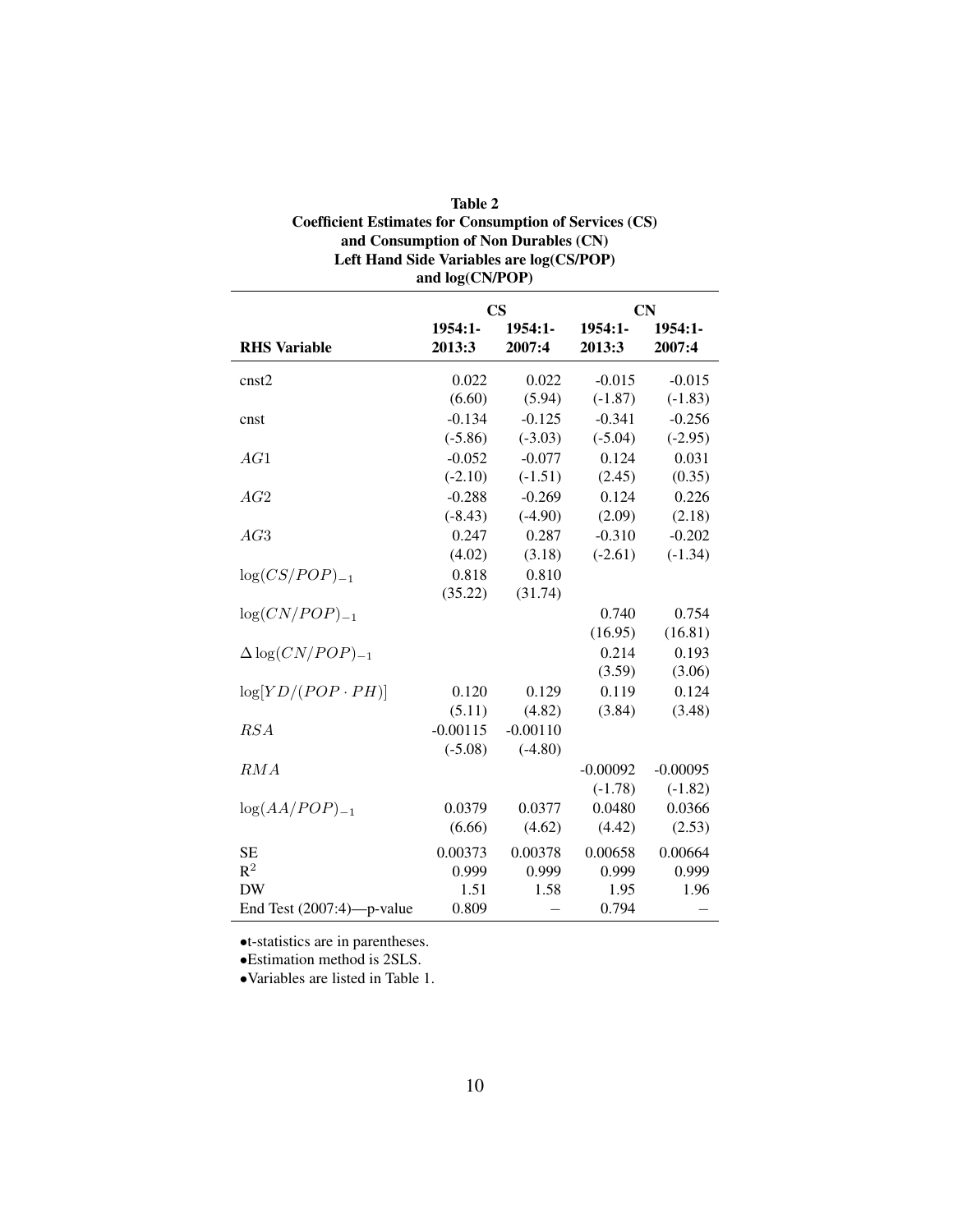variables being variables that affect the decisions.<sup>3</sup>

The lagged wealth variable,  $log(AA/POP)_{-1}$ , is significant in both equations for both periods. The interest rate is significant in the  $CS$  equation, but has tstatistics of only -1.78 -1.82 in the CN equation. The End test—Andrews (2003) is a test of the hypothesis that the coefficients are the same both before and after 2007:4. The p-values are large in both cases, and so the hypothesis is not rejected in either case. This result is consistent with the fact that the coefficient estimates for the two periods are fairly similar.

Remember that AA is equal to  $AA1 + AA2$ , financial wealth plus housing wealth. The wealth variable enters the equations as  $log(AA/POP)_{-1}$ , which assumes that financial and housing wealth have the same effect. This can be tested by using as the wealth variable  $\log(\lambda AA1+(1-\lambda)AA2)_{-1}$  and estimating  $\lambda$  along with the other structural coefficients. The equations are estimated by 2SLS, and so estimating  $\lambda$  is a non linear 2SLS estimation problem, which is straightforward to solve. If the effects are the same, then  $\lambda$  is 0.5.

For the CS and CN equations the estimates of  $\lambda$  for the two periods are the following. The t-statistics in parentheses are for the hypothesis that  $\lambda = 0.5$ :

|                      | $1954:1-$<br>2013:3 | $1954:1-$<br>2007:4 |
|----------------------|---------------------|---------------------|
| $CS \ \hat{\lambda}$ | 0.771<br>(2.46)     | 0.883<br>(1.44)     |
| $CN \hat{\lambda}$   | 0.508<br>(0.08)     | 0.679<br>(0.58)     |

Although there is slight evidence that financial wealth has a greater weight in the CS equation (but not in the CN equation), with the hypothesis that  $\lambda = 0.5$ 

<sup>&</sup>lt;sup>3</sup>The age variables are designed to pick up age distribution effects— $MM$  [3.6.2]. *cnst2* is defined in Table 1. It is designed to pick up possible time varying effects— $MM$  [2.3.2]. The lagged dependent variables are picking up dynamic effects. The interest rates are after-tax interest rates.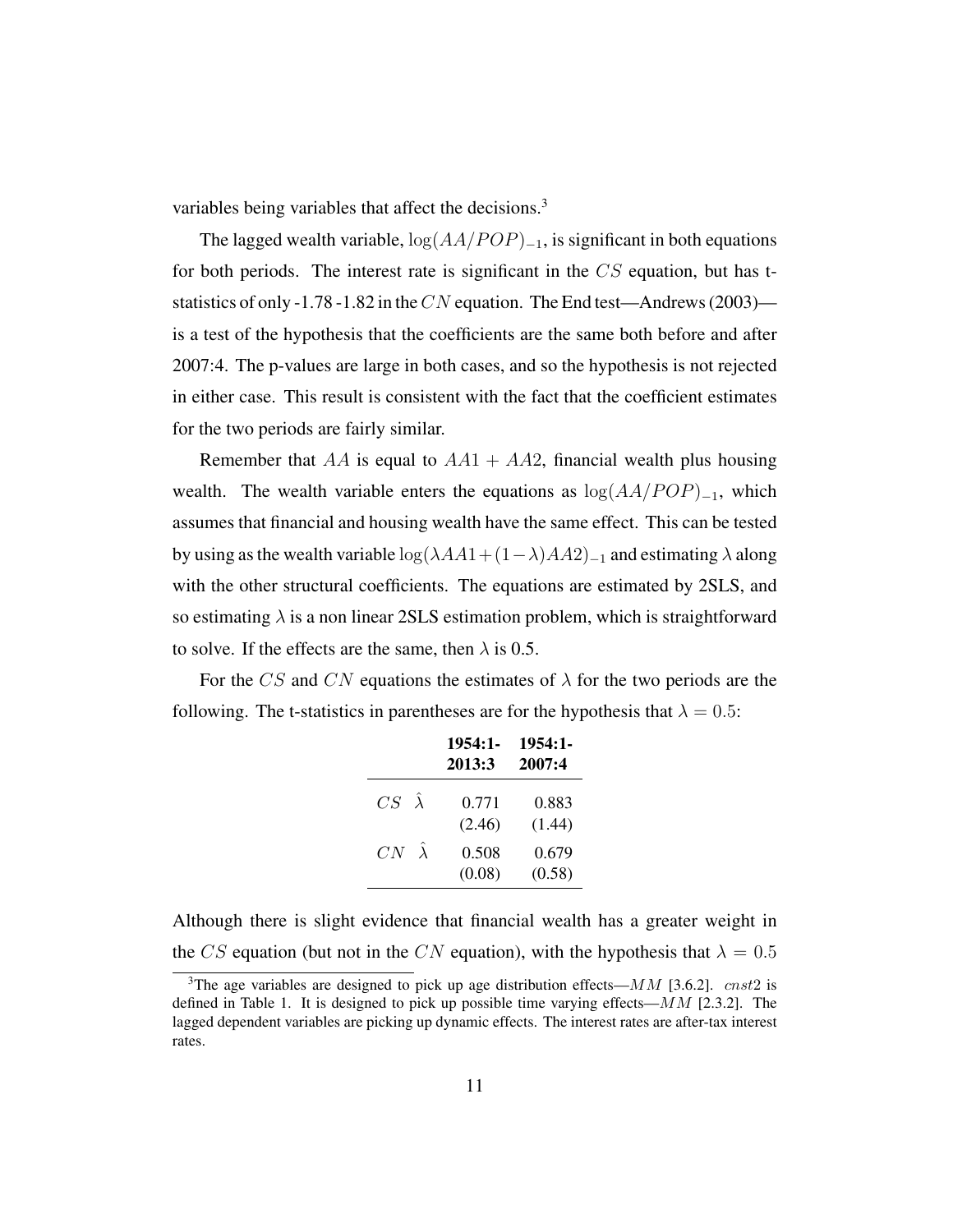rejected for the first period (t-statistic of 2.46), the evidence is only slight, and for the rest of the results in this paper the combined AA wealth variable is used in both equations.

Table 3 presents the MC U.S. equation for expenditures on durable goods, CD. The equation is in linear per capita terms. The wealth variable is  $(AA/POP)_{-1}$ . Again, the justification for the specification of this equation is in  $MM$  [3.6.3] and this discussion is not repeated here.<sup>4</sup> The lagged wealth variable is significant for the first estimation period, but only has a t-statistic of 1.33 for the second. The interest rate is significant for both periods. The End test has a p-value of 0.005, so the hypothesis that the coefficients are the same before and after 2007:4 is rejected. This is discussed at the end of this section.

Financial versus housing wealth can be tested for durable expenditures by replacing the wealth variable with  $(AA1/POP)_{-1}$  and  $(AA2/POP)_{-1}$ . The results for the two periods are:

|                                       | $1954:1-$         | $1954:1-$               |
|---------------------------------------|-------------------|-------------------------|
|                                       | 2013:3            | 2007:4                  |
| $(AA1/POP)_{-1}$                      | 0.00043<br>(2.32) | 0.00024<br>(1.42)       |
| $(AA2/POP)_{-1}$                      | 0.00106<br>(4.06) | $-0.00022$<br>$(-0.94)$ |
| t-statistic for<br>equal coefficients | 2.17              | 0.94                    |

There is slight evidence for the first period that housing has a greater weight, where the hypothesis of equality rejected with a t-statistic of 2.17. For the second period

<sup>&</sup>lt;sup>4</sup>The sixth and seventh explanatory variables in Table 3, namely  $DELD \cdot (KD/POP)_{-1}$  –  $(CD/POP)_{-1}$  and  $(KD/POP)_{-1}$ , are picking up partial adjustment effects regarding both the stock of durable goods and the flow— $MM$  [3.6.3]. Similar considerations apply to the third and fourth variables in Table 4 for housing investment.  $CDA$  in Table 3 is an exogenous scale parameter for the interest rate. A scale variable is needed because the interest rate has no trend. In Table 4 the scale variable is  $IHHA$ .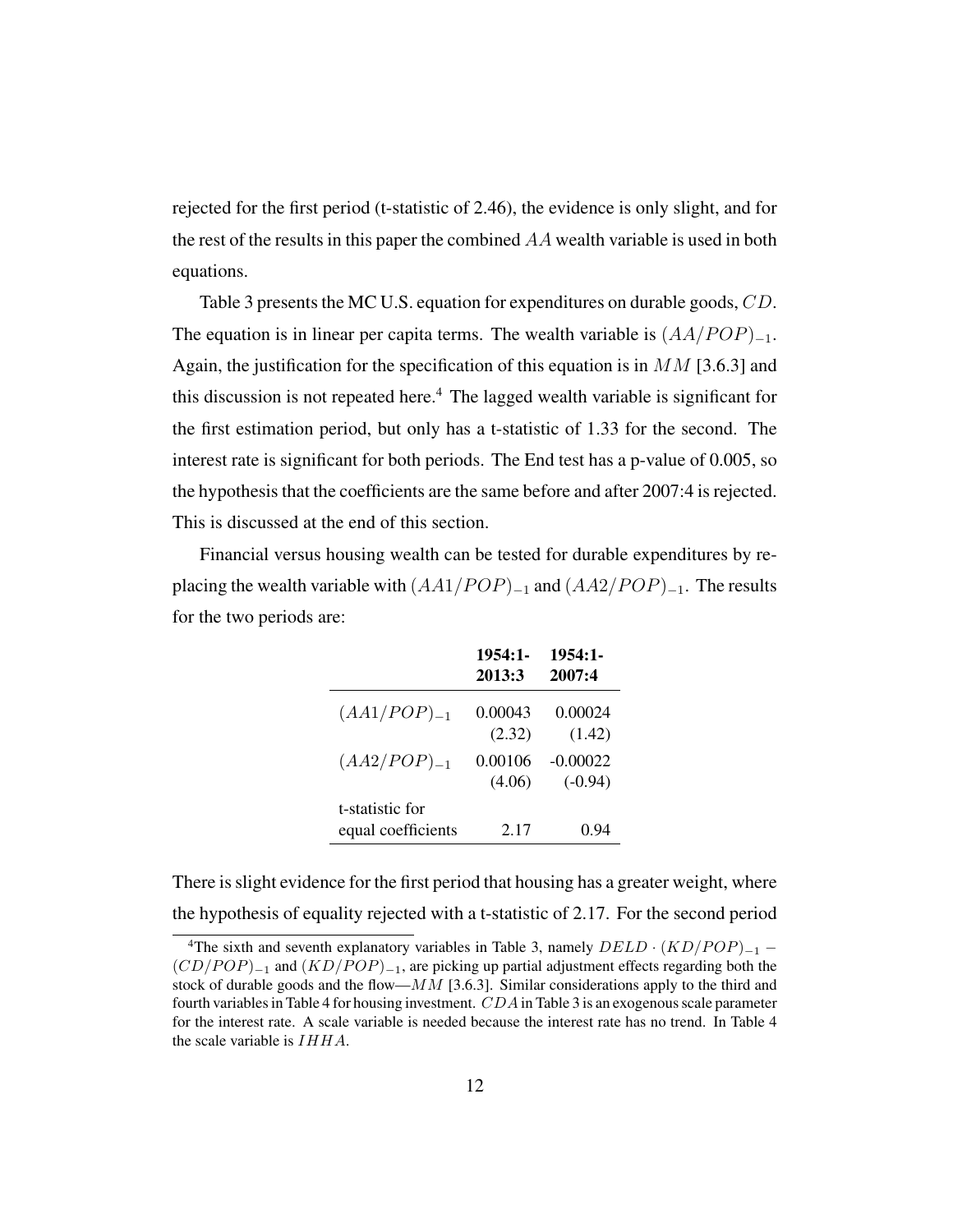| <b>Left Hand Side Variable is CD/POP</b> |                     |                   |  |  |  |
|------------------------------------------|---------------------|-------------------|--|--|--|
| <b>RHS</b> Variable                      | $1954:1-$<br>2013:3 | 1954:1-<br>2007:4 |  |  |  |
| cnst2                                    | 0.062               | 0.039             |  |  |  |
|                                          | (3.97)              | (2.72)            |  |  |  |
| cnst                                     | $-0.248$            | $-0.169$          |  |  |  |
|                                          | $(-3.46)$           | $(-2.09)$         |  |  |  |
| AG1                                      | 0.18                | 0.02              |  |  |  |
|                                          | (1.60)              | (0.12)            |  |  |  |
| AG2                                      | 2.64                | 2.92              |  |  |  |
|                                          | (6.27)              | (5.37)            |  |  |  |
| AG3                                      | $-2.35$             | $-2.17$           |  |  |  |
|                                          | $(-5.50)$           | $(-5.27)$         |  |  |  |
| $\boldsymbol{a}$                         | 0.232               | 0.271             |  |  |  |
|                                          | (5.10)              | (5.45)            |  |  |  |
| $(KD/POP)_{-1}$                          | $-0.0277$           | $-0.0245$         |  |  |  |
|                                          | $(-6.79)$           | $(-5.89)$         |  |  |  |
| $YD/(POP \cdot PH)$                      | 0.0639              | 0.0704            |  |  |  |
|                                          | (6.21)              | (5.76)            |  |  |  |
| $RMA \cdot CDA$                          | $-0.0101$           | $-0.0068$         |  |  |  |
|                                          | $(-3.96)$           | $-2.83)$          |  |  |  |
| $(AA/POP)_{-1}$                          | 0.00063             | 0.00023           |  |  |  |
|                                          | (3.85)              | (1.33)            |  |  |  |
| <b>SE</b>                                | 0.01455             | 0.01250           |  |  |  |
| $\mathsf{R}^2$                           | 0.207               | 0.224             |  |  |  |
| <b>DW</b>                                | 1.95                | 2.20              |  |  |  |
| End Test (2007:4)-p-value                | 0.005               |                   |  |  |  |

| <b>Table 3</b>                                      |
|-----------------------------------------------------|
| Coefficient Estimates for Durable Expenditures (CD) |
| Left Hand Side Variable is CD/POP                   |

<sup>a</sup>Variable is  $DELD \cdot (KD/POP)_{-1} - (CD/POP)_{-1}$ 

•t-statistics are in parentheses.

•Estimation method is 2SLS.

•Variables are listed in Table 1.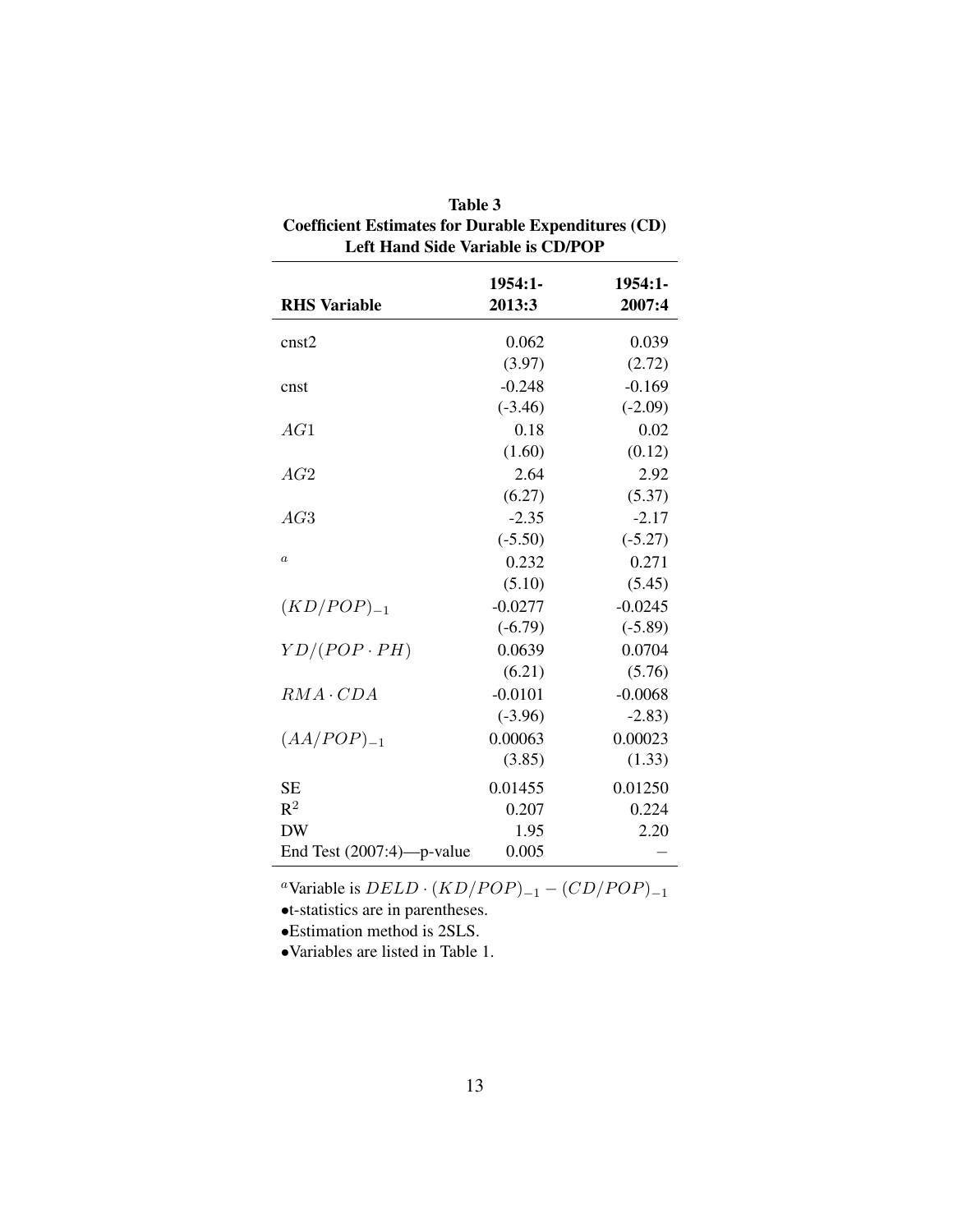nothing is significant. Because the evidence in favor of housing wealth is slight, as was done for the CS and CN equations, for the rest of the results in this paper the combined  $AA$  wealth variable is used in the  $CD$  equation.

#### Housing Investment Equation

Table 4 presents the MC U.S. equation for housing investment of the household sector,  $IHH$ . The equation is similar in form to the  $CD$  equation. The wealth variable is  $(AA2/POP)_{-1}$ , housing wealth, not total wealth. The lagged housing wealth variable is significant for both periods. The hypothesis that the coefficients are the same before and after 2007:4 is not rejected. The coefficient estimates are fairly similar across the two estimation periods.

Regarding housing wealth versus financial wealth in the  $IHH$  equation, when  $(AA1/POP)_{-1}$  is added to the equation, its t-statistics are 0.67 and 0.04 for the two periods, respectively, and  $(AA2/POP)_{-1}$  retains its significance. The t-statistic for the hypothesis that the two coefficients are equal is 2.90 for the first period and 2.71 for the second, so the hypothesis is rejected. The housing wealth variable has thus been used alone in the  $IHH$  equation.

The significance of financial wealth in the consumption equations is contrary to results using less aggregate data. As noted in the Introduction, Case, Quigley, and Shiller (2012) find stronger effects for housing wealth than for financial wealth on retail sales. In fact, for many of their estimates financial wealth is not significant. In the present case financial wealth is significant in the  $CS$ ,  $CN$ , and  $CD$  equations with the exception of the shorter estimation period for the  $CD$  equation. As discussed above, there is some evidence that financial wealth is more important in the  $CS$  equation and that housing wealth is more important in the  $CD$  equation, but the evidence is not very strong. Housing wealth does dominate in the  $IHH$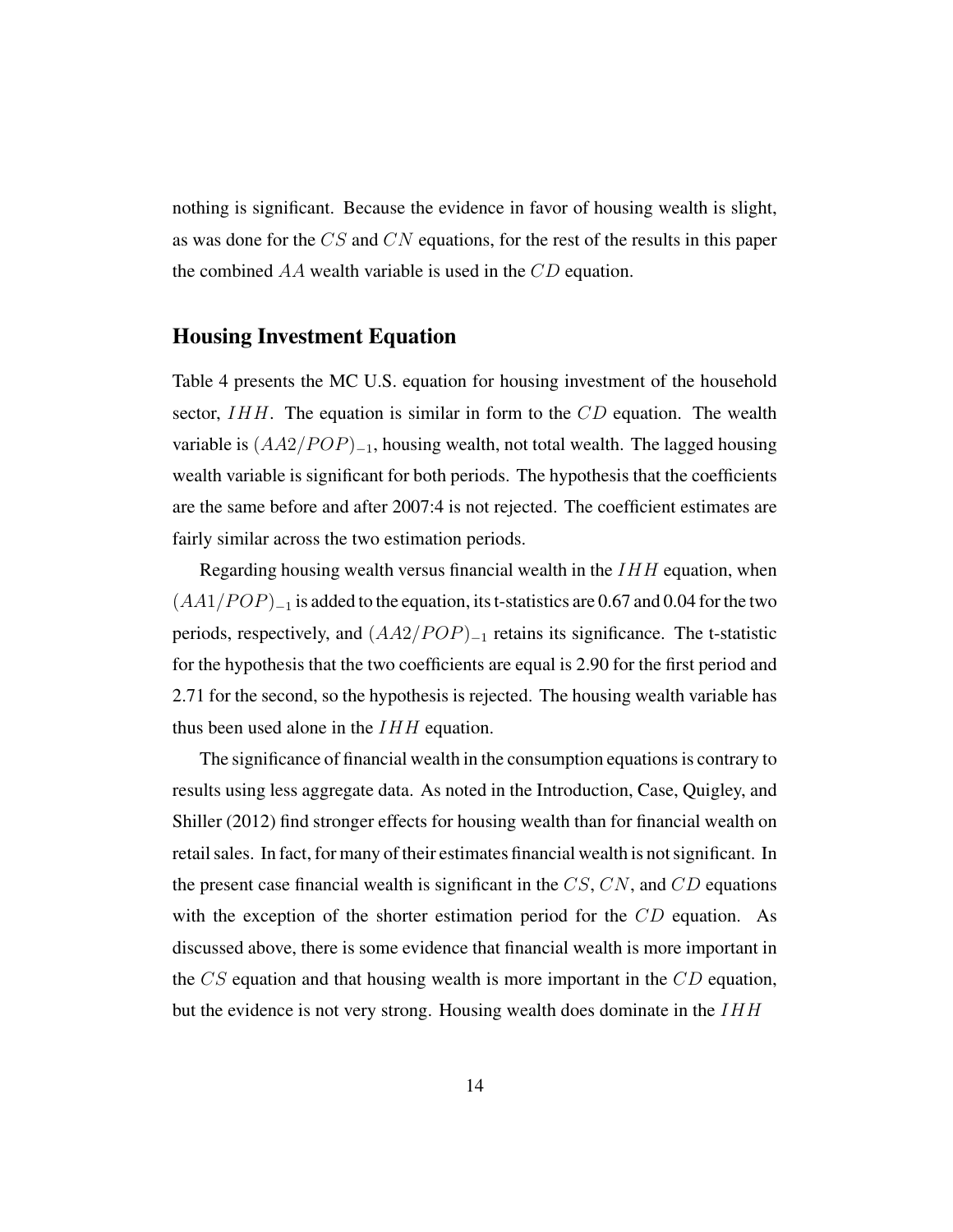| <b>Left Hand Side Variable is IHH/POP</b> |                     |                   |  |  |  |
|-------------------------------------------|---------------------|-------------------|--|--|--|
| <b>RHS Variable</b>                       | $1954:1-$<br>2013:3 | 1954:1-<br>2007:4 |  |  |  |
| cnst2                                     | 0.137               | 0.049             |  |  |  |
|                                           | (1.75)              | (0.87)            |  |  |  |
| cnst                                      | 0.889               | 0.804             |  |  |  |
|                                           | (4.16)              | (5.31)            |  |  |  |
| $\boldsymbol{a}$                          | 0.379               | 0.419             |  |  |  |
|                                           | (7.34)              | (7.25)            |  |  |  |
| $(KH/POP)_{-1}$                           | $-0.0377$           | $-0.0506$         |  |  |  |
|                                           | $(-4.51)$           | $(-5.11)$         |  |  |  |
| $YD/(POP \cdot PH)$                       | 0.0790              | 0.1718            |  |  |  |
|                                           | (2.40)              | (4.39)            |  |  |  |
| $RMA_{-1} \cdot IHHA$                     | $-0.0259$           | $-0.0242$         |  |  |  |
|                                           | $(-5.38)$           | $(-4.83)$         |  |  |  |
| $(AA2/POP)_{-1}$                          | 0.00368             | 0.00376           |  |  |  |
|                                           | (3.77)              | (2.88)            |  |  |  |
| RHO1                                      | 0.626               | 0.601             |  |  |  |
|                                           | (8.75)              | (7.82)            |  |  |  |
| RHO <sub>2</sub>                          | 0.326               | 0.287             |  |  |  |
|                                           | (4.68)              | (3.88)            |  |  |  |
| <b>SE</b>                                 | 0.01542             | 0.01610           |  |  |  |
| $\mathbb{R}^2$                            | 0.446               | 0.395             |  |  |  |
| <b>DW</b>                                 | 1.99                | 1.94              |  |  |  |
| End Test $(2007:4)$ —p-value              | 0.242               |                   |  |  |  |

| Table 4                                                   |  |  |  |
|-----------------------------------------------------------|--|--|--|
| <b>Coefficient Estimates for Housing Investment (IHH)</b> |  |  |  |
| Left Hand Side Variable is IHH/POP                        |  |  |  |

<sup>a</sup>Variable is  $DELH \cdot (KH/POP)_{-1} - (IHH/POP)_{-1}$ 

•t-statistics are in parentheses.

•Estimation method is 2SLS.

•RHO1 and RHO2 are first and second order serial correlation coefficient estimates.

•Variables are listed in Table 1.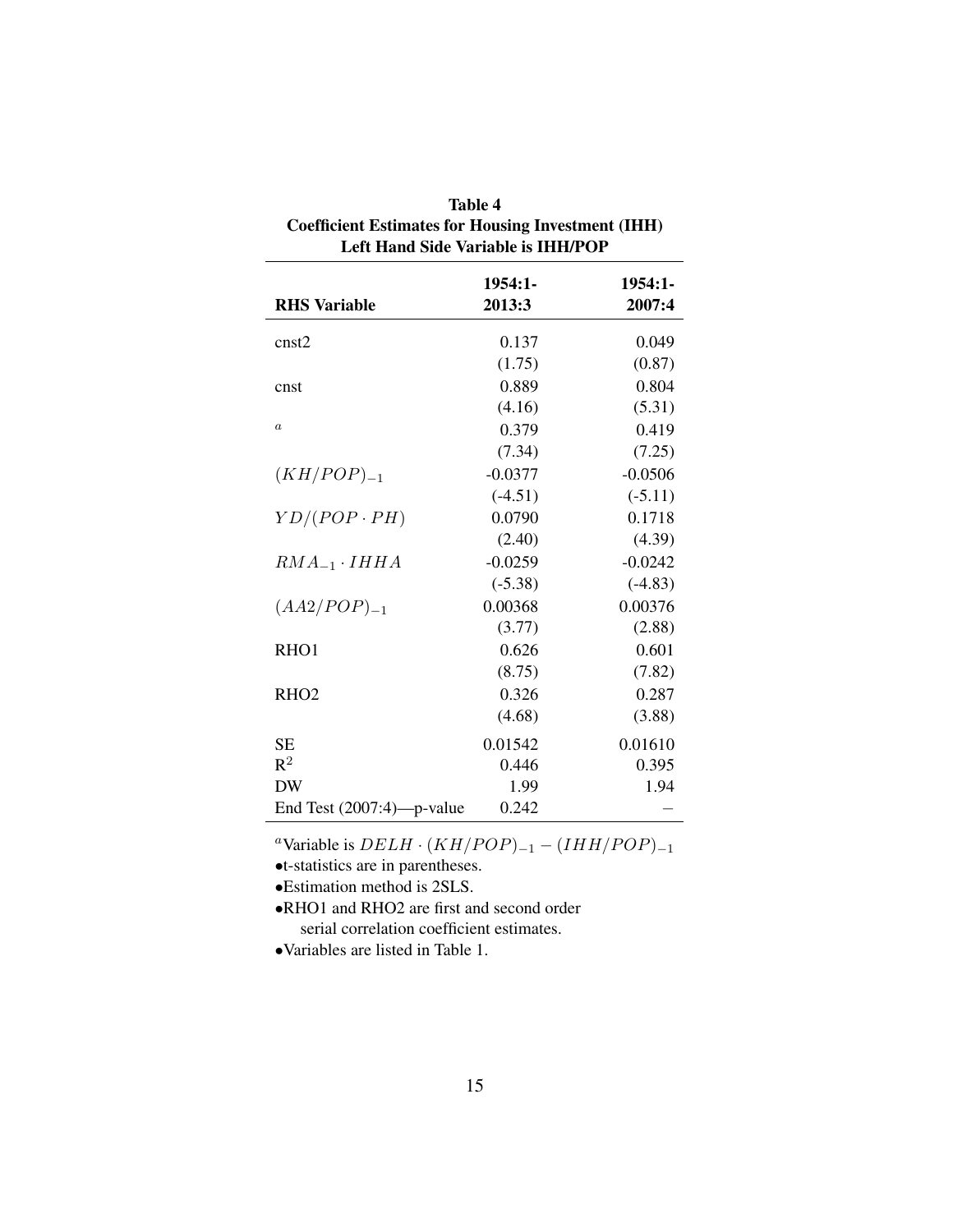equation, but Case, Quigley, and Shiller (2012) do not examine housing investment. They have used many assumptions to create financial wealth data by state, and their negative results for financial wealth could be at least partly due to measurement error. Mian, Rao, and Sufi (2013) also do not find significant financial wealth effects on consumption, but they point out (p. 1709) that they do not have the statistical power to estimate financial wealth effects because of lack of good data on financial assets by zip codes. Zhou and Carroll (2012), using data by states like Case, Quigley, and Shiller (2012), also find insignificant financial wealth effects but significant housing wealth effects.

If constructing financial wealth by zip codes or states leads to larger measurement errors than constructing housing wealth by zip codes or states, then this could explain the insignificance of financial wealth versus housing wealth. The present results using aggregate data are quite strong regarding the overall significance of financial wealth. It would be hard, for example, to explain the boom in the U.S. economy in the last half of the 1990s without considering the huge increase in financial wealth in this period from the boom in the stock market.

#### Size of the Wealth Effects

A partial equilibrium question is to ask how much household expenditures change when AA1 or AA2 changes, other things being equal. One can focus solely on the properties of the household expenditure equations by taking income and interest rates to be exogenous. The following experiment was performed. The variables  $YD/(POP \cdot PH)$ , RSA, RMA, AA1, and AA2 were taken to be exogenous, which isolates the four household expenditure equations from the rest of the model. In this case an increase in AA1 of \$1,000 billion leads to a sustained increase in total household expenditures of about \$40 billion in the long run. So about 4 cents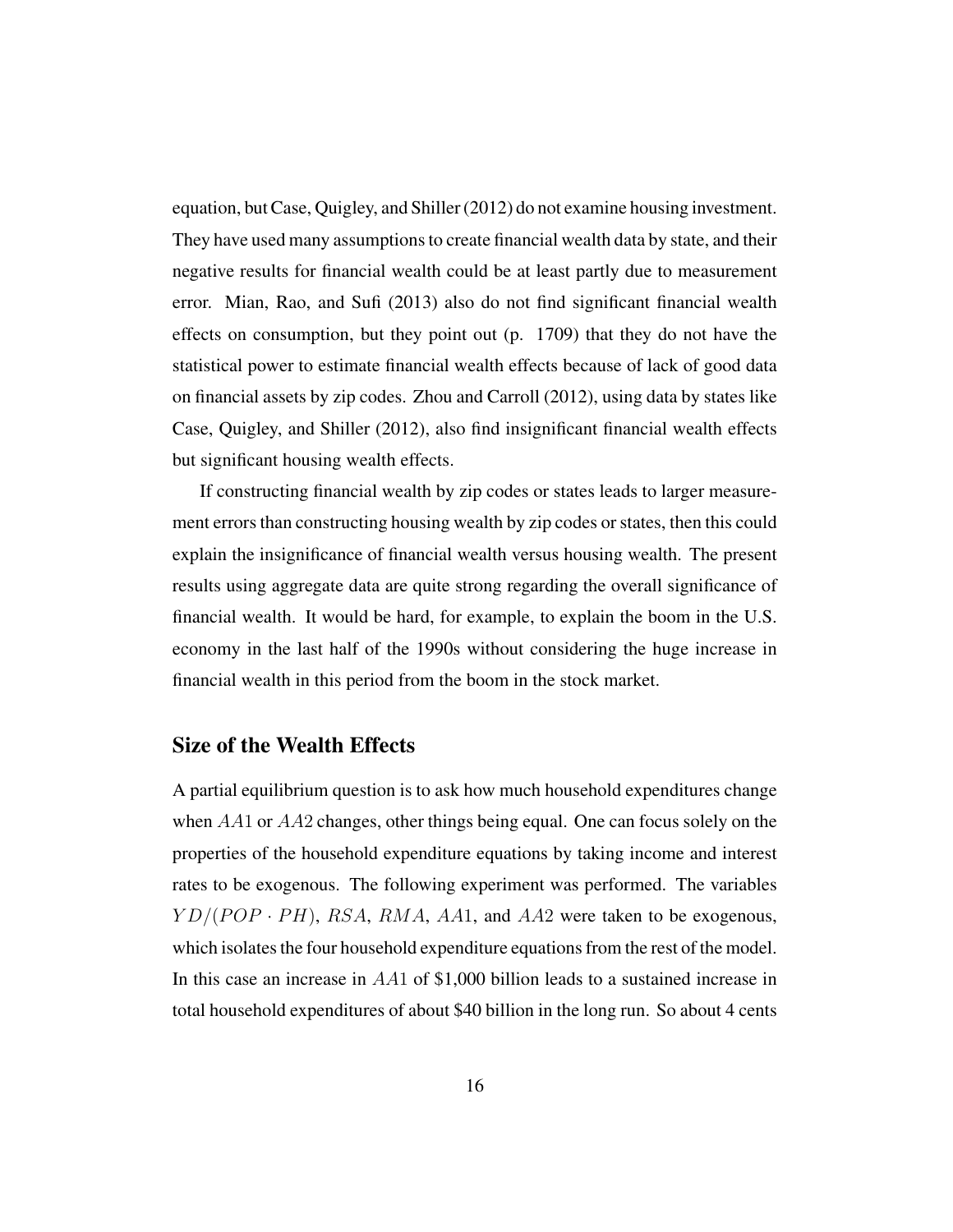on the dollar. When  $AA2$  is increased, the effect is about 5 cents on the dollar, larger because it affects housing investment, which AA1 does not.

The roughly 4 percent estimate for AA1 is consistent with results from other approaches. The size of the wealth effect is discussed in Ludvigson and Steindel (1999), where they conclude (p. 30) that "a dollar increase in wealth likely leads to a three-to-four-cent increase in consumption in today's economy," although they argue that there is considerable uncertainty regarding this estimate. Their approach is simpler and less structural than the present one, but the size of their estimate is similar. Starr-McCluer (1998) uses survey data to examine the wealth effect, and she concludes that her results are broadly consistent with a modest wealth effect.

Mian, Rao, and Sufi (2013) find 5 to 7 percent effects of housing wealth on consumption (p. 1723), although these effects vary considerably across zip codes. These numbers should be compared to the 4 percent estimate above because Mian, Rao, and Sufi (2013) do not examine housing investment. Their estimated effects are thus somewhat higher than the present ones. This may be due, as discussed in the introduction, to distributional effects that are ignored when using macro data. Zhou and Carroll (2012) find 5 percent effects of housing wealth on consumption (p. 18), again slightly higher than the 4 percent estimate here.

Case, Quigley, and Shiller (2012) test for asymmetrical effects and find that the housing wealth elasticity is estimated to be larger in falling markets than in rising markets.<sup>5</sup> Their estimated elasticities are 0.10 and 0.032, respectively. The result here of 4 cents on the dollar translates into an elasticity of about 0.09, close to the Case, Quigley, and Shiller (2012) elasticity of 0.10 in falling markets.

<sup>&</sup>lt;sup>5</sup>No attempt was made in the present study to estimate asymmetrical effects. It is unlikely using aggregate data that any such effects could be estimated even if they exist.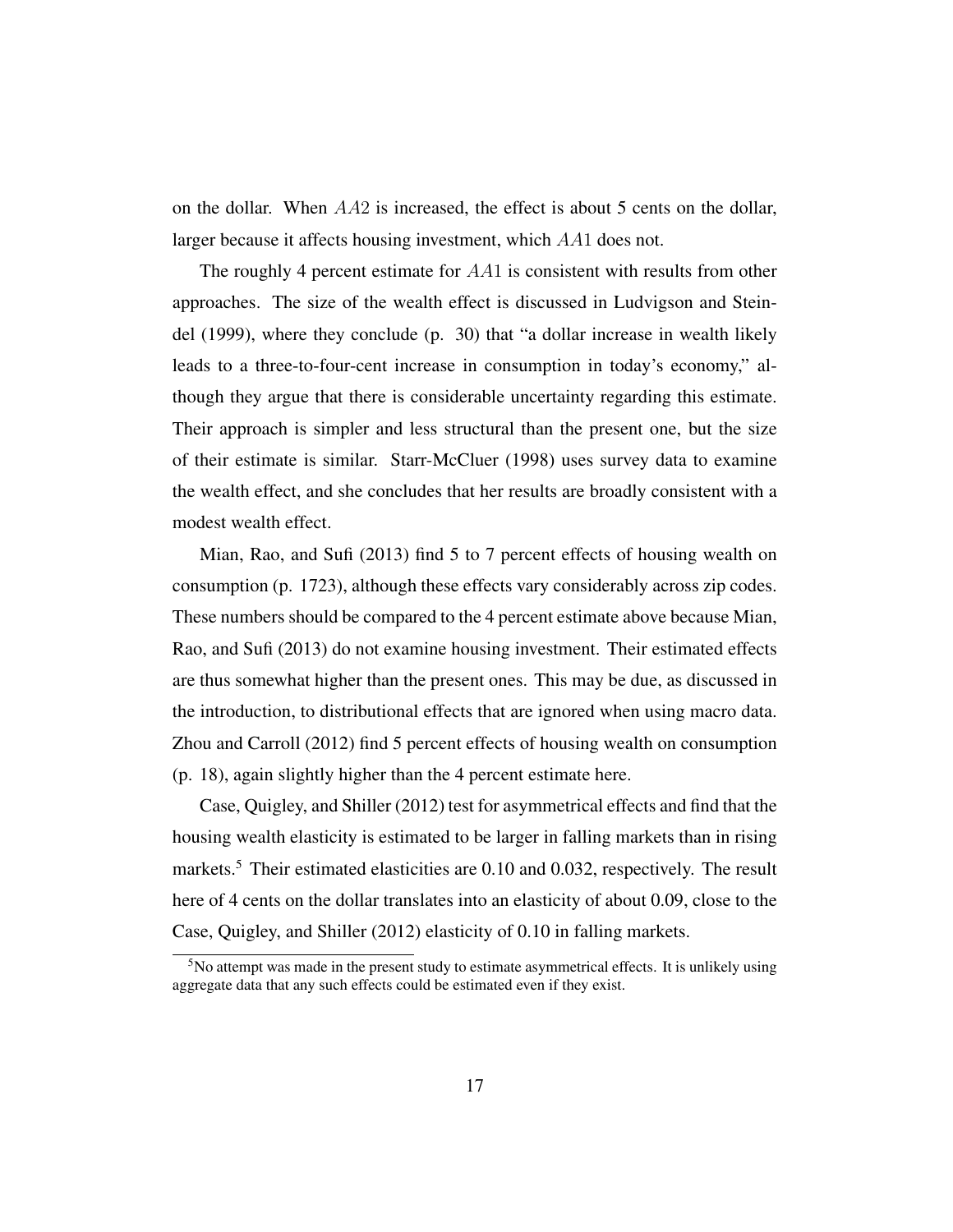#### Estimated Shocks: 2008:1–2013:3

If the 2SLS coefficient estimates of the equations in Tables 2–4 are consistent, then consistent estimates of the residuals (actual minus predicted) are available. If credit-condition effects during the 2008–2009 recession have not been captured well by the wealth and interest rate variables in the equations, then one would expect the residuals on average to be negative and large in absolute value during the recession.

These residuals were examined for the 2008:1–2013:3 period. There were in fact not huge except for the consumer durables residual for 2008:4, which was negative and 5.3 times its standard error. Consumer durables fell at an annual rate of 25.8 percent in this quarter, much of which was not explained. This error undoubtedly contributes to the rejection of the End test in Table 3. Of the 32 residuals in the four equations for the 2008:1–2009:4 period, only one other was greater than three times its standard error—3.1 for consumer durables in 2009:3. Of the 60 residuals for the 2010:1–2013:3 period, only one was greater than two times its standard error—−2.6 for housing investment in 2010:3. So random shocks do not appear to play a large role in this period.

#### Structural Stability Post 2007

Some of the literature on the financial crisis has focused on possible structural changes that occurred after 2007. In the context of a model like the MC model, the question is whether the coefficients in the structural equations have changed. In particular, has the response to wealth changes changed? There is not much evidence from the above results that the coefficients in the four household expenditure equations have changed. The End test in Tables 2, 3, and 4 does not reject the hypothesis of stability except for consumer durables, which is affected by one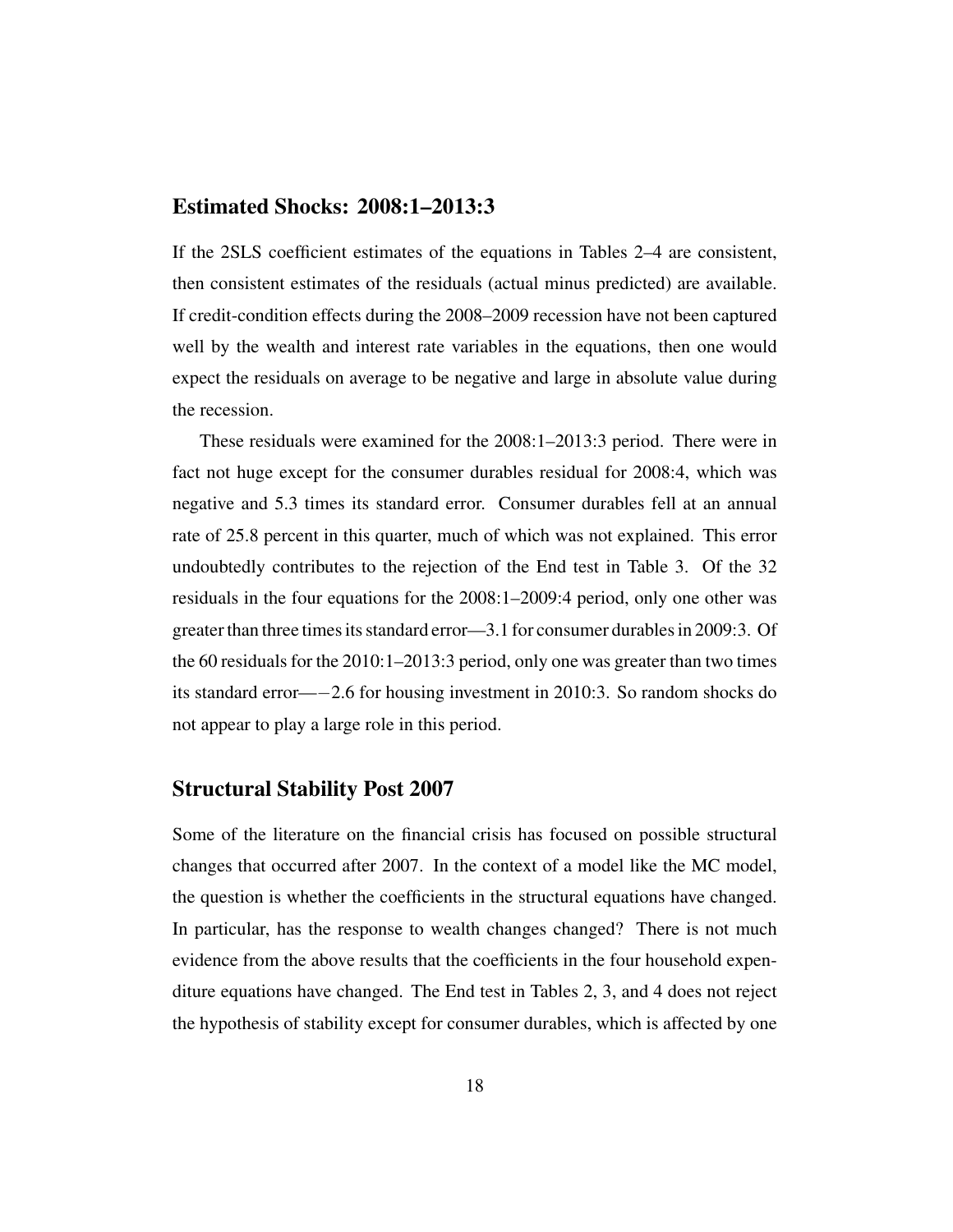large outlier. One can also compare the coefficients on the wealth variable in each equation for the two periods, one ending in 2007:4 and one ending in 2013:3. They are essentially the same for consumption of services and housing investment. For nondurable and durable consumption the coefficient estimate for the longer period is larger, as would be expected if wealth played a larger role after 2007. However, when the hypothesis that the coefficient is the same in the period since 2008:1 as before is tested, it is not rejected for any of the four equations. These are, of course, tests based on aggregate data, and it may be with more refined data some structural changes could be picked up.

## 4 Testing Measures of Credit Conditions

The household expenditure equations in Tables 2–4 do not have explanatory variables measuring credit conditions other than interest rates and wealth. It is of interest to see if other measures might add to the explanatory power. Possible candidates are various interest rate spreads. Stock and Watson (2003) review of the use of interest rate spreads to forecast various macroeconomic variables. Interest rate spreads may incorporate credit conditions not captured in the interest rate and wealth variables. This is straightforward to test by simply adding spread variables to the equations and seeing if they are significant. As noted in the Introduction, Gilchrist and Zakrajšek (2012) create their own interest rate spread variable, an excess bond premium, denoted  $EBP$ , and test its predictive power. Figure 4 plots  $EBP$  for the period for which data exist, 1973:1–2010:3. The large values during the 2008-2009 recession are evident, and there are also large values in the 2000-2002 period.

When testing the interest rate spread variables, two estimation periods were used, one ending in 2007:4 and one ending in 2013:3 (or 2010:3 for EBP). Since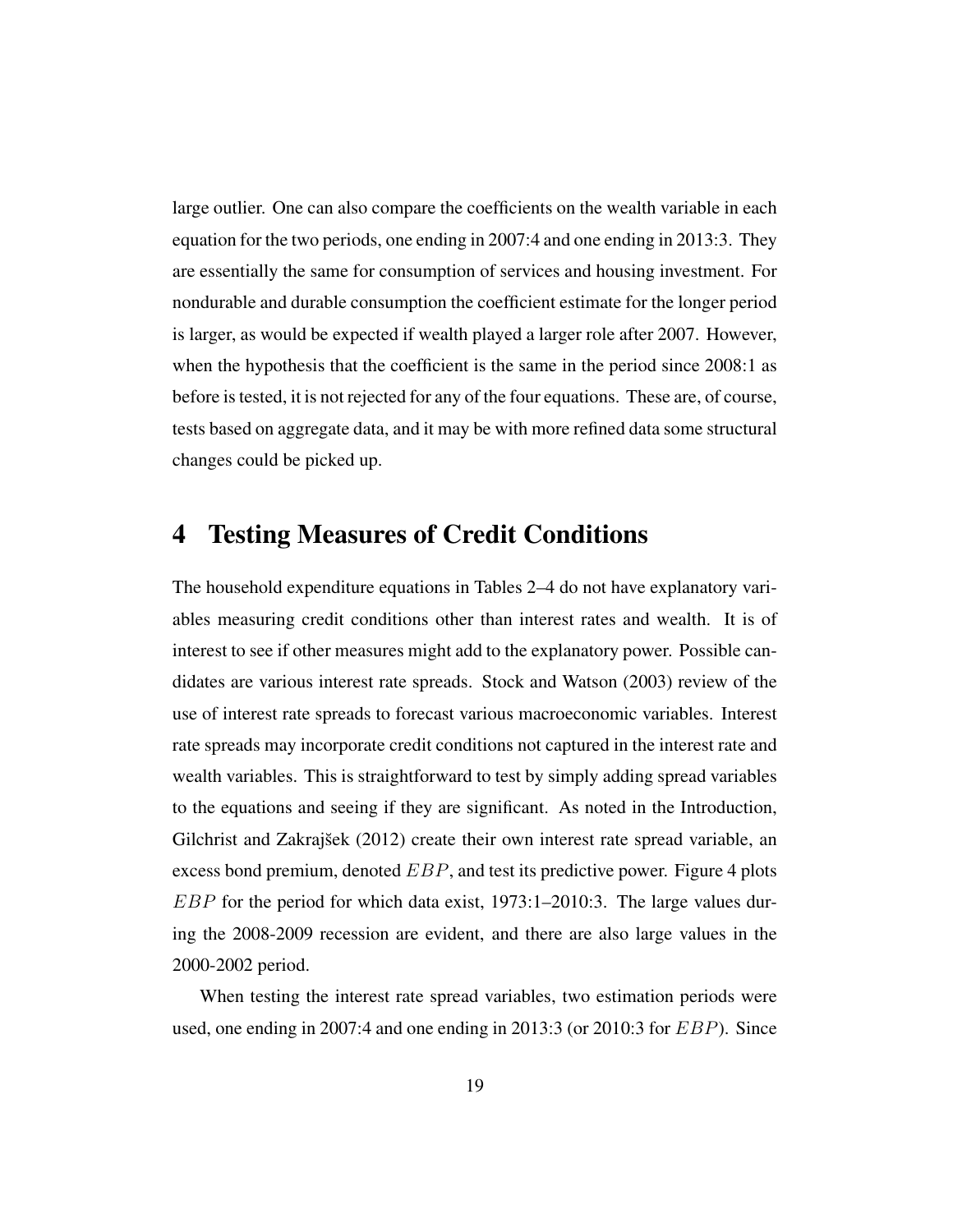

EBP was chosen after the 2008–2009 recession was known, including the recession in the estimation period is somewhat problematic. This is not an issue for the wealth variable used in this paper, since it first appeared in the model 30 years ago—Fair (1984). Table 5 presents results for two spread variables, the BAA/AAA bond spread and EBP. For each equation estimates are presented for the interest rate, the wealth variable, and the spread. The BAA/AAA bond spread is not close to being significant in any of the equations. Although not shown in the table, the same was true for the spread between the AAA bond rate and the 10-year government bond rate.

Regarding EBP, it is not significant for the period ending before the recession except for the CN equation, where the t-statistic is -2.05. For the period through the recession it is not significant in the  $CS$  equation, but it is in the three others.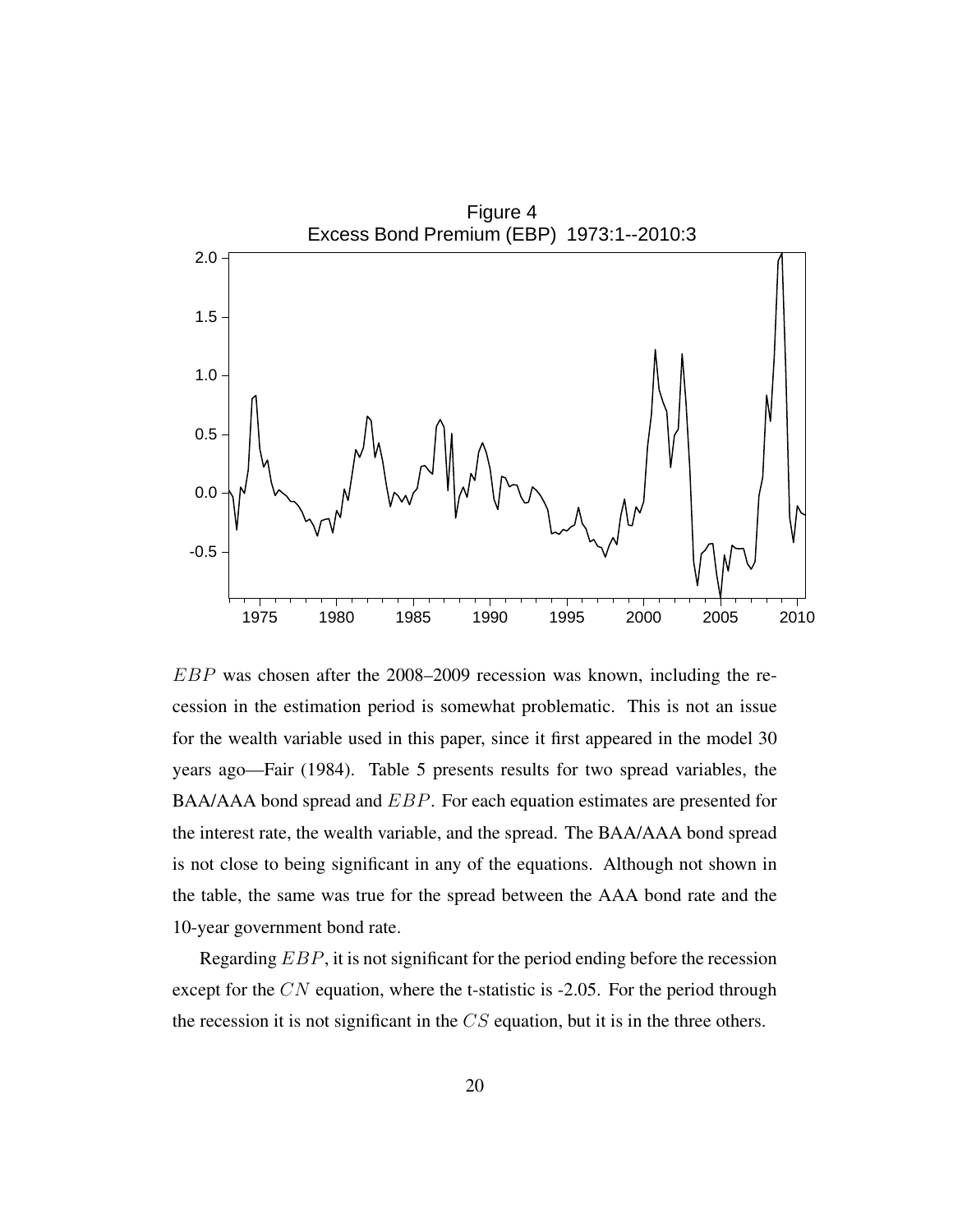|            |               | <b>Interest</b> |                |                   |            |
|------------|---------------|-----------------|----------------|-------------------|------------|
|            |               | Rate            | Wealth $_{-1}$ | $S$ pread $_{-1}$ | $EBP_{-1}$ |
| CS         | 1954:1-2007:4 | $-0.00110$      | 0.0377         | $-0.00028$        |            |
|            |               | $(-4.79)$       | (4.62)         | $(-0.30)$         |            |
|            | 1954:1-2013:3 | $-0.00116$      | 0.0369         | $-0.00089$        |            |
|            |               | $(-5.14)$       | (6.38)         | $(-1.17)$         |            |
|            | 1973:4-2007:4 | $-0.00151$      | 0.0509         |                   | 0.00031    |
|            |               | $(-5.33)$       | (4.79)         |                   | (0.27)     |
|            | 1973:4-2010:3 | $-0.00156$      | 0.0525         |                   | $-0.00107$ |
|            |               | $(-5.55)$       | (5.49)         |                   | $(-1.41)$  |
| CN         | 1954:1-2007:4 | $-0.00100$      | 0.0365         | 0.00026           |            |
|            |               | $(-1.67)$       | (2.52)         | (0.13)            |            |
|            | 1954:1-2013:3 | $-0.00079$      | 0.0475         | $-0.00076$        |            |
|            |               | $(-1.38)$       | (4.35)         | $(-0.50)$         |            |
|            | 1973:4-2007:4 | $-0.00121$      | 0.0404         |                   | $-0.00371$ |
|            |               | $(-2.31)$       | (2.56)         |                   | $(-2.05)$  |
|            | 1973:4-2010:3 | $-0.00119$      | 0.0445         |                   | $-0.00494$ |
|            |               | $(-2.29)$       | (3.13)         |                   | $(-3.96)$  |
| CD         | 1954:1-2007:4 | $-0.00834$      | 0.00031        | 0.00983           |            |
|            |               | $(-3.13)$       | (1.72)         | (1.30)            |            |
|            | 1954:1-2013:3 | $-0.01012$      | 0.00063        | 0.00024           |            |
|            |               | $(-3.72)$       | (3.64)         | (0.06)            |            |
|            | 1973:4-2007:4 | $-0.01013$      | 0.00022        |                   | $-0.00729$ |
|            |               | $(-3.17)$       | (0.99)         |                   | $(-1.30)$  |
|            | 1973:4-2010:3 | $-0.01357$      | 0.00058        |                   | $-0.01682$ |
|            |               | $(-3.84)$       | (2.70)         |                   | $(-4.59)$  |
| <b>IHH</b> | 1954:1-2007:4 | $-0.0243$       | 0.00368        | 0.00216           |            |
|            |               | $(-4.79)$       | (2.76)         | (0.16)            |            |
|            | 1954:1-2013:3 | $-0.0269$       | 0.00361        | $-0.00373$        |            |
|            |               | $(-5.66)$       | (3.71)         | $(-0.40)$         |            |
|            | 1973:4-2007:4 | $-0.0259$       | 0.00281        |                   | $-0.01105$ |
|            |               | $(-4.96)$       | (2.02)         |                   | $(-1.19)$  |
|            | 1973:4-2010:3 | $-0.0270$       | 0.00395        |                   | $-0.01531$ |
|            |               | $(-5.65)$       | (3.35)         |                   | $(-2.13)$  |

Table 5 Testing Interest Rate Spreads

•Spread is BAA-AAA.

•Estimation method is 2SLS.

•See Tables 2–4 for the interest rate and wealth variables per equation.

•Spread is multiplied by  $CDA$  for  $CD$  equation. Similarly for  $EBP$ .

•Spread is multiplied by  $IHHA$  for  $IHH$  equation. Similarly for  $EBP$ .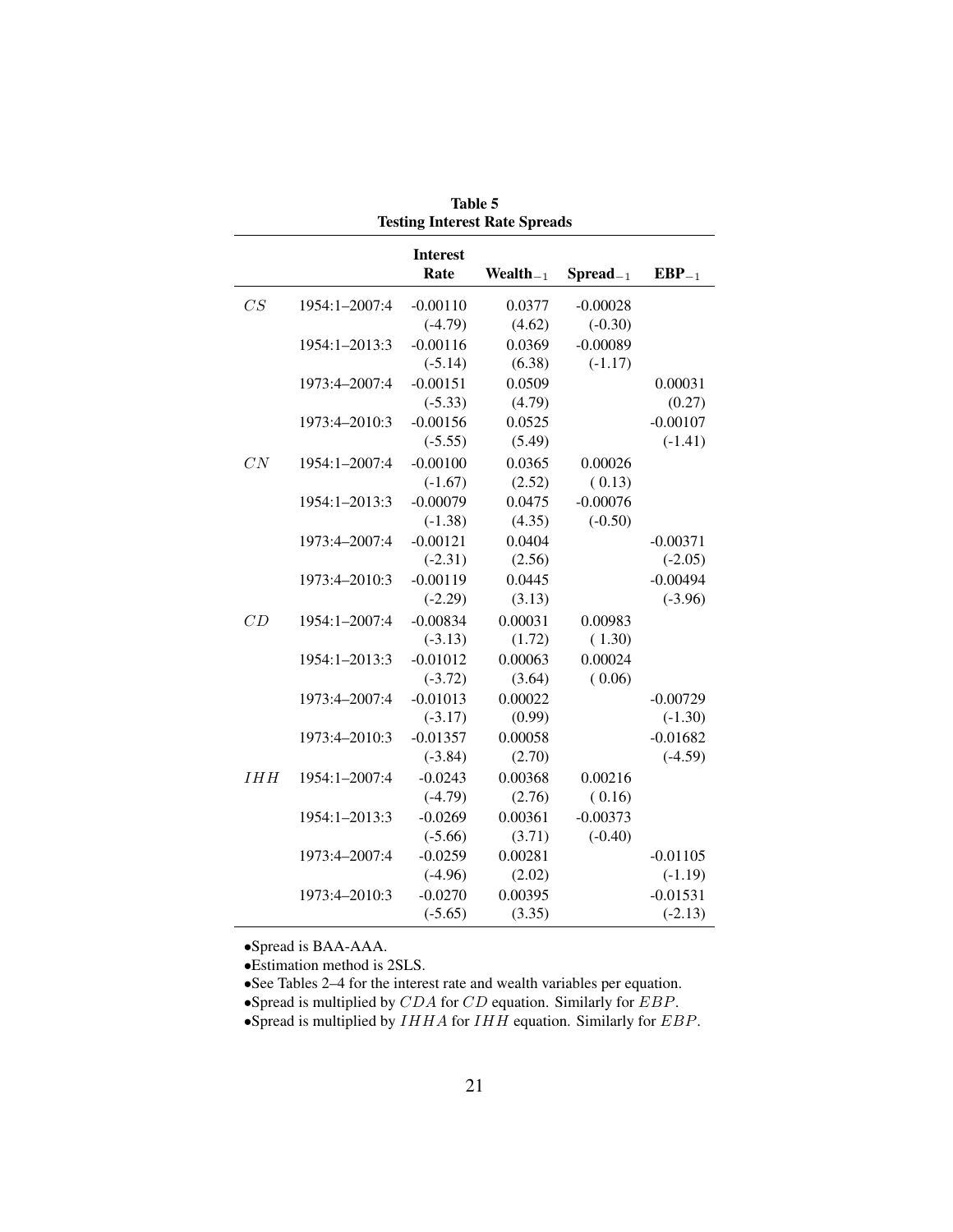Adding *EBP* does not affect the significance of any of the interest rate and wealth variables. They are all significant expect for the wealth variable in the CD equation for the periods ending before the recession. The evidence for  $EBP$  is thus mixed, depending on how much weight one puts on possible data mining, since it was created after the recession was known. But it could be that  $EBP$  is capturing some effects on household expenditures not captured by the interest rate and wealth variables.<sup>6</sup> This is examined in Section 6.

Another possible measure of credit conditions is the CEA variable of Carroll, Slacalek, and Sommer (2013), which was mentioned in the Introduction. It was tried (lagged one quarter) in the four household expenditure equations for two estimation periods: 1966:2–2007:4 and 1966:2–2011:1. In none of the eight regressions was it significant, and so there is no evidence that it has independent explanatory power. The labor income uncertainty variable,  $UnRisk$ , was also tried (lagged one quarter), and it was only significant in the  $CN$  equation, with t-statistics of -2.45 and -2.28 for the two periods, respectively. There is thus little support for this variable.<sup>7</sup> Whatever information  $CEA$  and  $UnRisk$  convey, it appears to be captured by variables already in the expenditure equations.

# 5 What if Financial and Housing Wealth had not Fallen?

Real financial wealth, AA1, and real housing wealth, AA2, are plotted in Figures 1 and 2. From 2007:4 to 2009:4 AA1 fell by \$4.79 trillion. From 2010 on it recovered well, with a small dip in the middle of 2011. From 2007:4 to 2009:4

<sup>&</sup>lt;sup>6</sup>Note that it could be that  $EBP$  affects, say, the labor market, which then affects income. Income is an explanatory variable in the equations, so what is being tested here is whether EBP has independent explanatory power after income has been controlled for.

<sup>&</sup>lt;sup>7</sup>For the CD equation UnRisk was multiplied by CDA and for the IHH equation it was multiplied by  $IHHA$ . This was not done for  $CEA$  because it has a trend.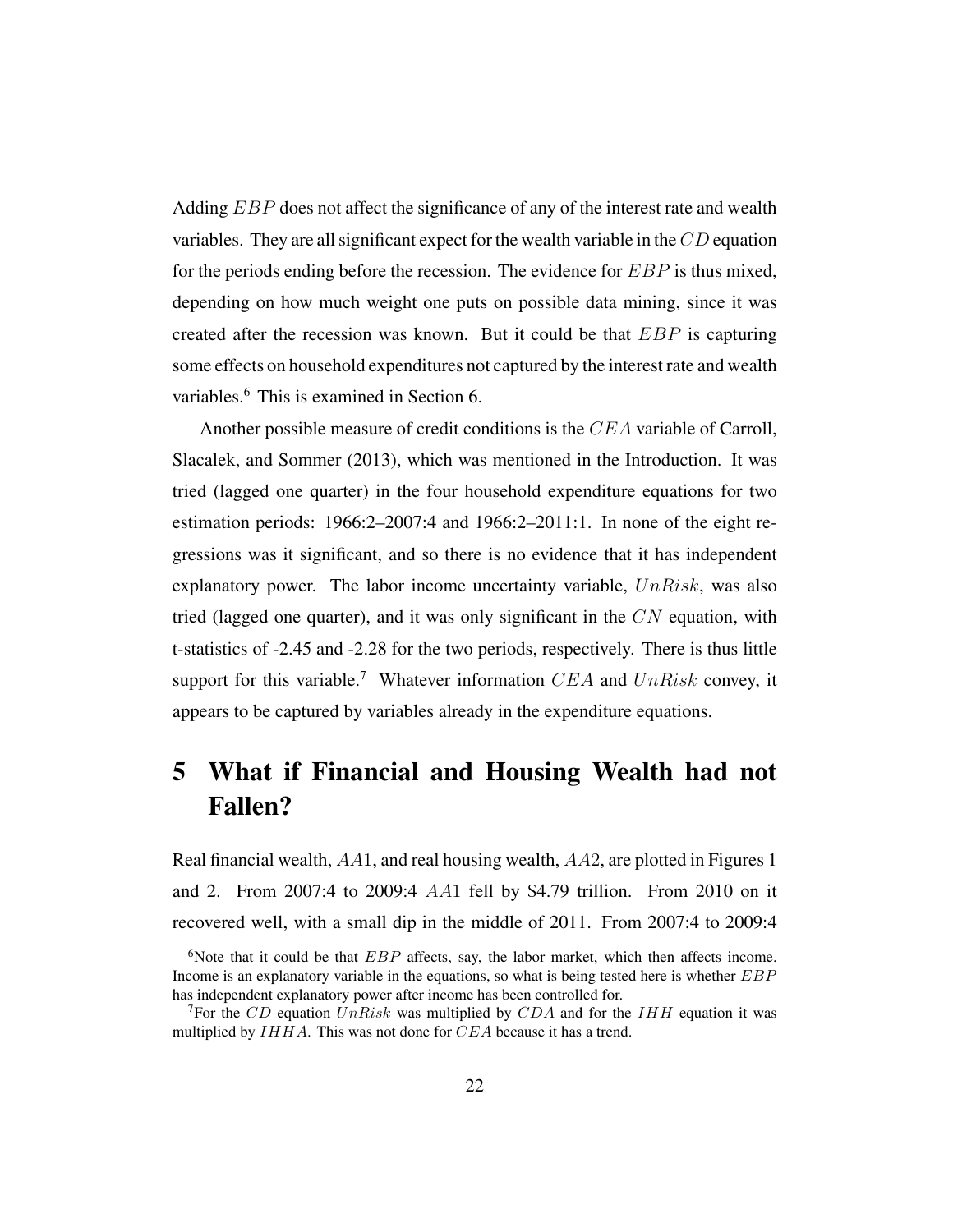AA2 fell by \$4.77 trillion, but unlike  $AA1$ , it had not recovered well by 2013:3. Say these two variables from 2008:1 on had instead behaved normally according to historical experience? What would the macroeconomy have looked like? An answer to this question using the MC model is as follows. The period examined is 2008:1–2013:3.

First, the variable  $AH$ , which is in the definition of  $AA1$ , is the nominal value of net financial assets of the household sector. It is determined by an identity—MM [identity 66, Table A.3 in Appendix A]:

$$
AH = AH_{-1} + SH - \Delta MH + CG - DISH \tag{2}
$$

where  $SH$  is the financial saving of the household sector,  $MH$  is its holdings of demand deposits and currency,  $CG$  is the value of capital gains  $(+)$  or losses  $(-)$  on the financial assets held by the household sector (almost all of which is the change in the market value corporate stocks held by the household sector), and  $DISH$  is a discrepancy term. CG is constructed from data from the U.S. Flow of Funds accounts. It is highly correlated with the change in the S&P 500 stock price index. Stock prices thus affect  $AH$  through CG. There is an equation explaining CG in the model, although, not surprisingly, very little of the variance of CG is explained. The left hand side variable of this equation is  $CG/(PX_{-1}YS_{-1})$ , where YS is a measure of potential output and  $PX$  is a price index. For the experiment in this section the equation for CG was dropped and  $CG/(PX_{-1}YS_{-1})$  was taken in each quarter to be its average over the 1954:1–2007:4 period, which is 0.12623.

Second, the relationship between  $PKH$ , the market price of housing, and the deflator for domestic sales in the model,  $PD$ , is

$$
PKH = PSI14 \cdot PD \tag{3}
$$

where PSI14 is taken to be exogenous.<sup>8</sup> An increase in  $PSI14$  means that housing

 ${}^{8}PKH$  is constructed from nominal housing stock data from the U.S. Flow of Funds accounts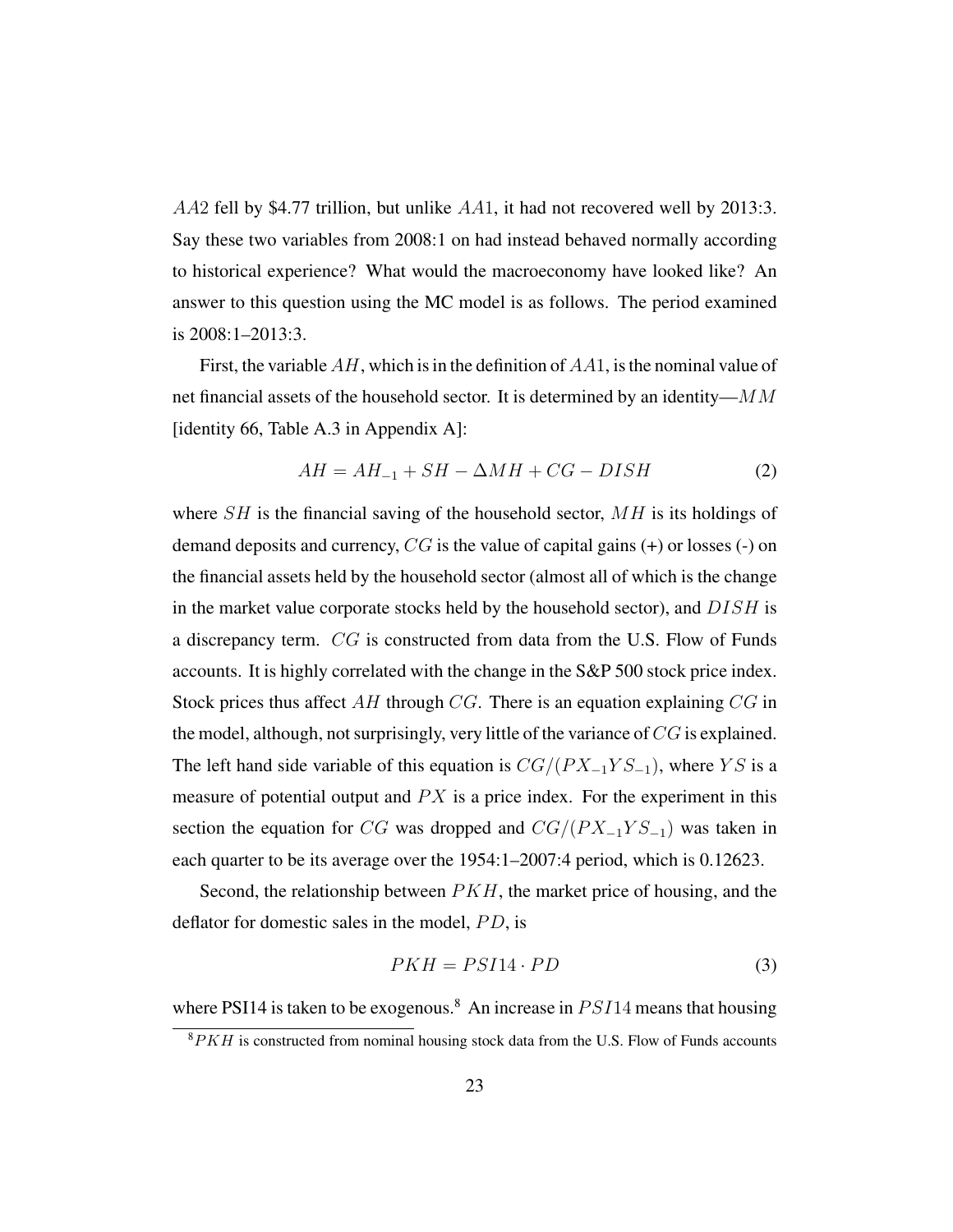prices are rising relative to overall prices. For the experiment  $PSI14$  was taken in each quarter to be its value in 2007:4, which is 2.0.

Third, the estimated shocks that occurred during the 2008:1–2013:3 period the estimated residuals—were assumed to be the same in the new regime. In the estimation these shocks are assumed to be *iid*. 9

Fourth, Fed behavior, as reflected in the values of the three-month Treasury bill rate, RS, was assumed to be the same in the new regime. In the model there is an estimated interest rate rule explaining Fed behavior, and this equation has been dropped from the model for the experiment. The rule is a leaning against the wind rule, and so if it were retained, the Fed would be predicted to increase RS from its base values in the more robust economy. For simplicity it seemed best not to compound the effects of wealth changes and interest rate changes, and so RS is taken to be exogenous.

For the experiment the estimated residuals were added to the model for the 2008:1–2013:3 period and taken to be exogenous. This means that when the model is solved with no changes in the exogenous variables, there is a perfect tracking solution. Then the two wealth changes were made and the model was solved—the entire MC model, not just the U.S. part. For each endogenous variable and each quarter, the difference between its solution value and its actual value is the estimated effect of the wealth changes on the variable. Because the entire MC model is solved, all the endogenous variables are affected, but the following discussion focuses only on U.S. variables.

Using stochastic simulation and reestimation, standard errors of the estimated effects can be estimated, and this was done. The exact procedure for doing this is discussed in the appendix. Some of the estimated standard errors are reported

and real housing stock data from the Bureau of Economic Analysis— $MM$  [Appendix A].

<sup>9</sup>As mentioned in Section 2, serial correlation has been removed from the shocks by the estimation of serial correlation coefficients.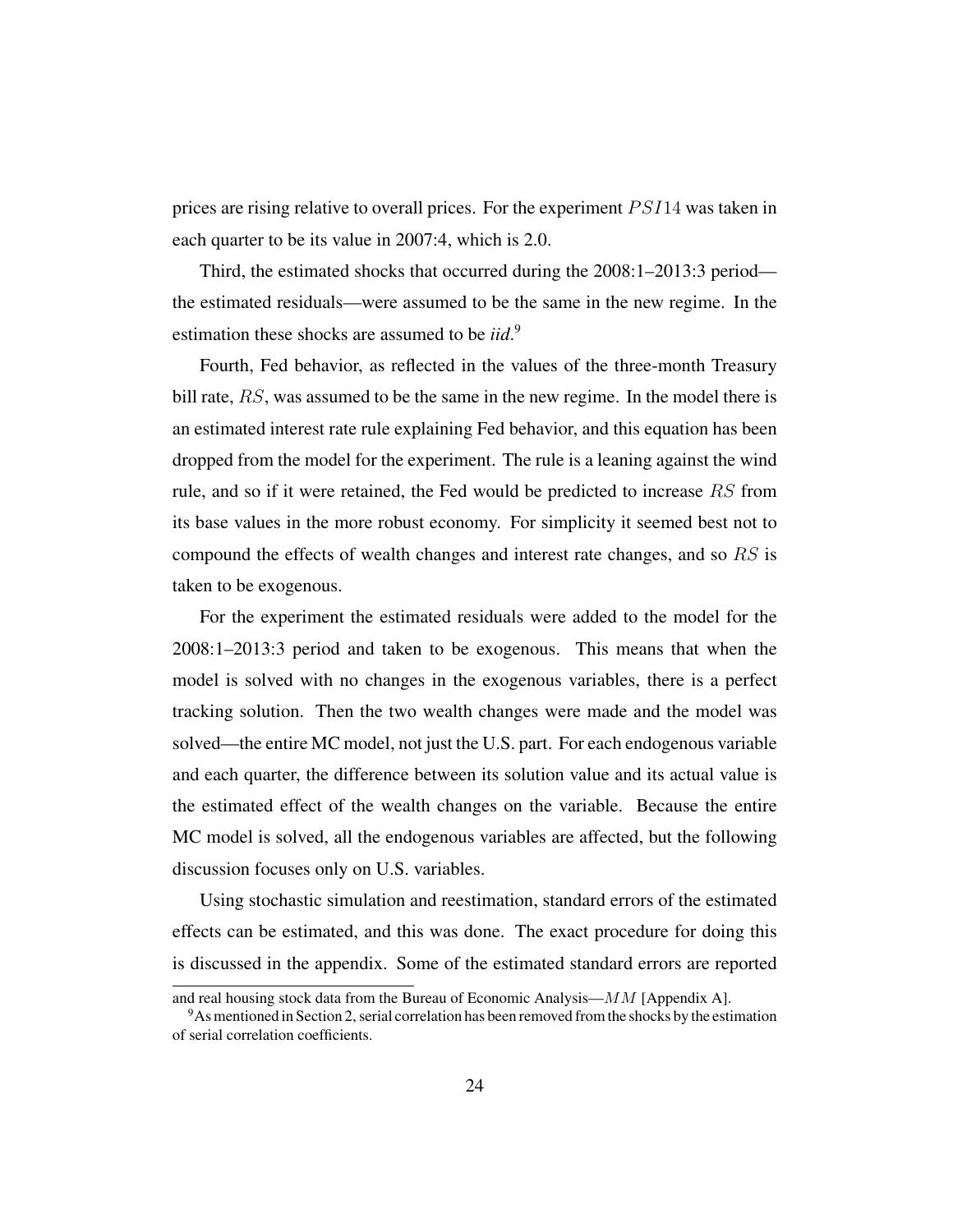below. In an experiment like this the main uncertainty comes from changes in the coefficient estimates as new sets of residuals are drawn. The additive error terms wash out because a new set of residuals is the same for both the base simulation and the simulation with the wealth changes.

To summarize, the experiment consists of having U.S. stock prices grow at historical rates, of having housing prices grow at the same rate as overall prices, of using the same shocks, and of having no change in the historical values of the short term interest rate (which are mostly zero). The experiment corresponds to large increases in financial and housing wealth because in reality both U.S. stock prices and housing prices fell dramatically.

Results are presented in Figures 5–14. Figures 5 and 6 show the wealth differences. After 8 quarters real financial wealth, AA1, is \$7.4 trillion higher and real housing wealth, AA2, is \$5.1 trillion higher. These are large differences. By the end of the period, 2013:3, real financial wealth is almost back to its actual value, but real housing wealth is still \$4.3 trillion higher.

Figures 7 and 8 show the effects on the unemployment rate,  $UR$ , and jobs,  $JF$ . The peak differences are in 2010:3, where the counterfactual unemployment rate is 6.1 versus 9.5 actual and the counterfactual number of jobs is 128.8 million versus 122.6 million actual. Figures 9 and 10 show the effects on real GDP, GDPR, and the GDP deflator, *GDPD*. In 2010:3 real GDP is higher by \$762 billion. The GDP deflator is higher by 6.2 percent by the end of the period because of the more robust economy. Figures 11–14 give the plots for the four household expenditure categories. The results for housing investment,  $IHH$ , in Figure 14 are striking. In 2009:4 the actual value is \$324 billion and the counterfactual value is \$491 billion, a 52 percent increase.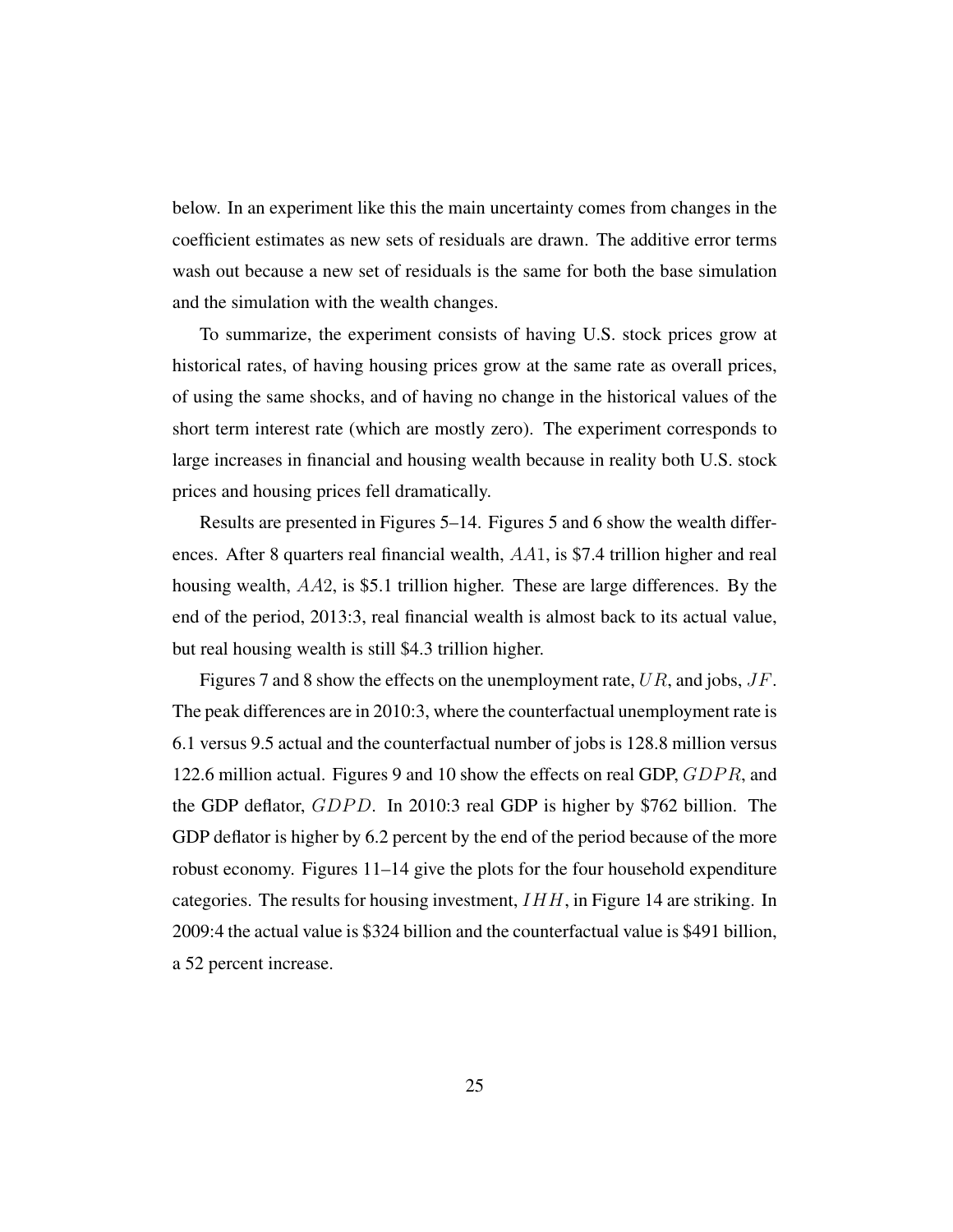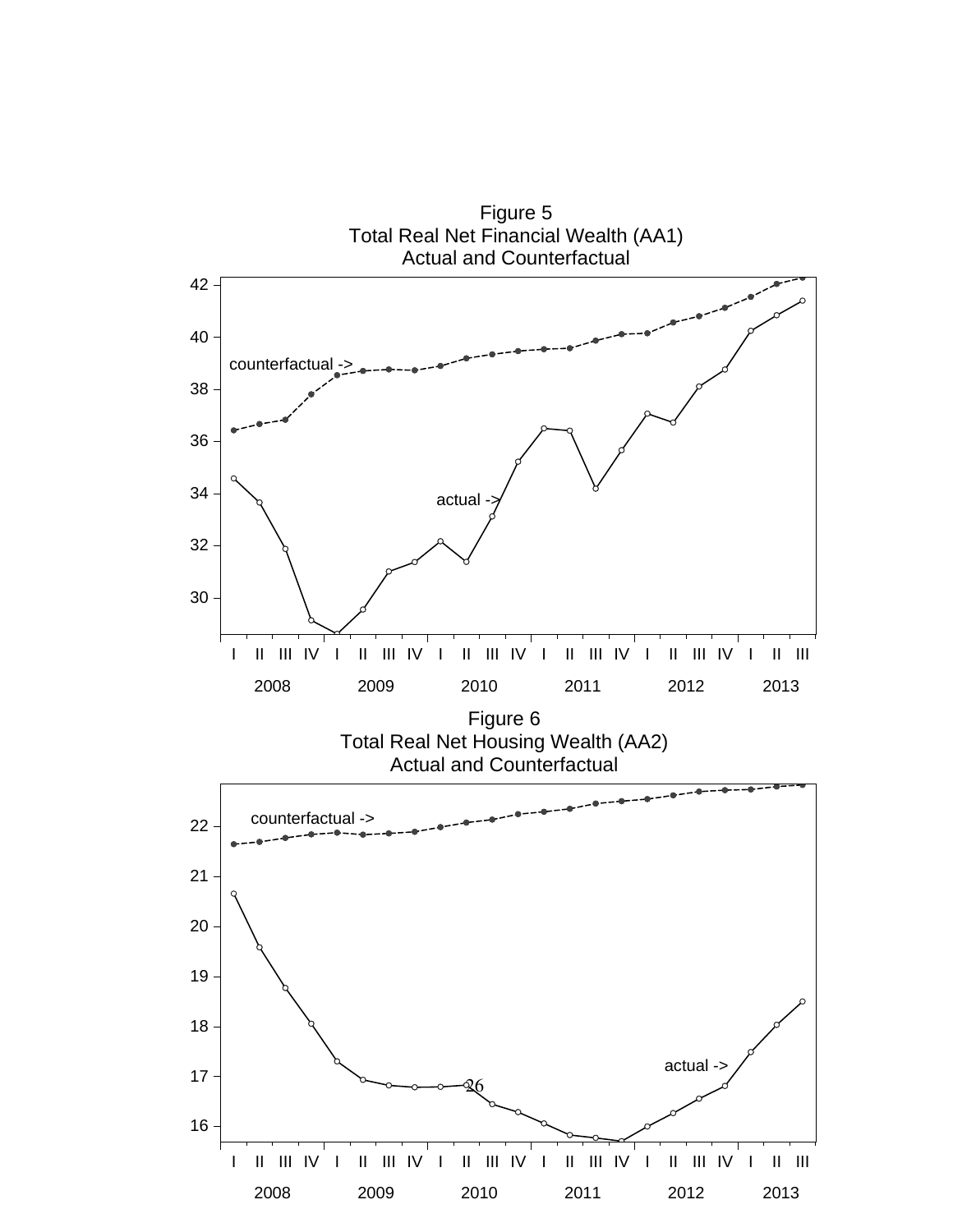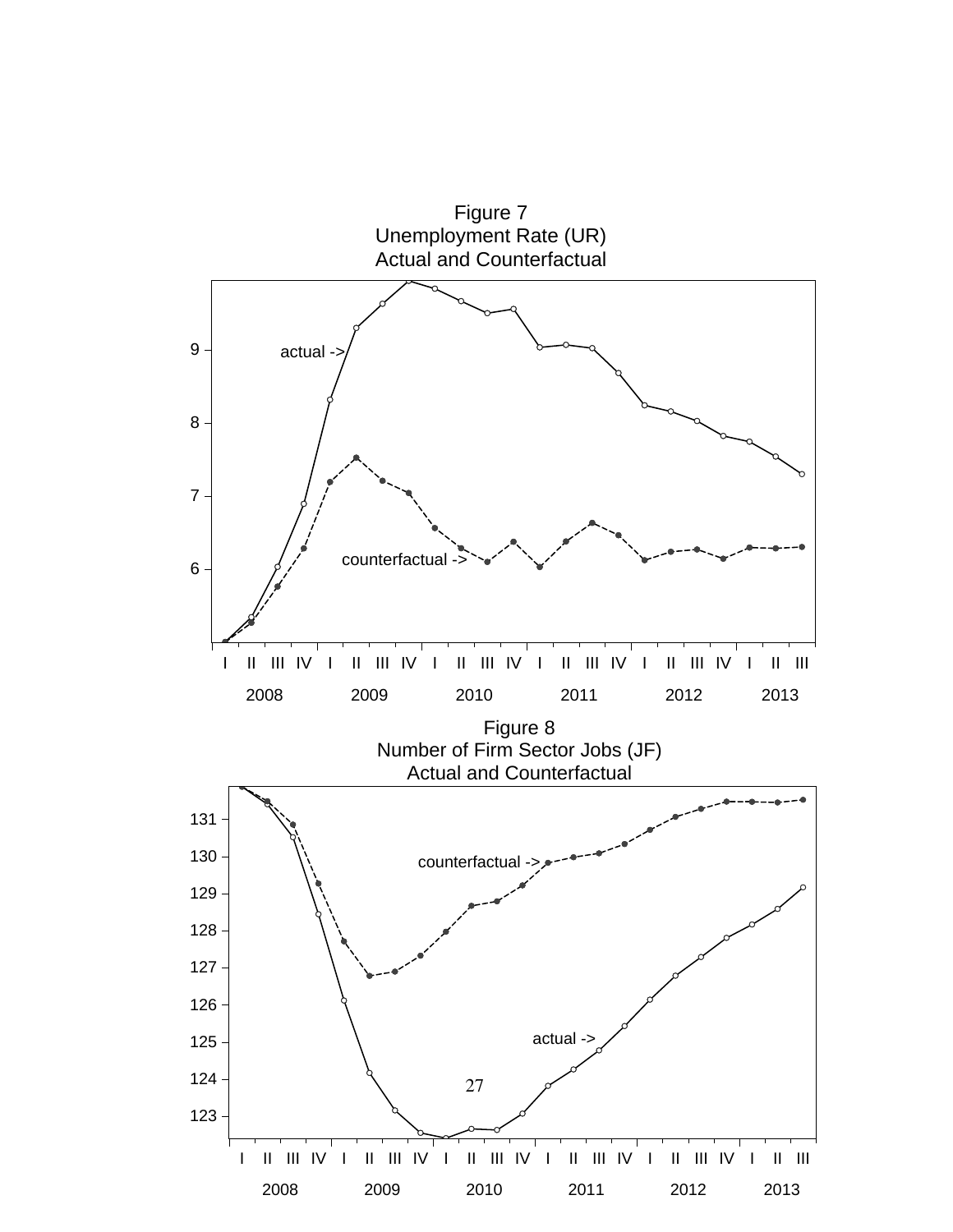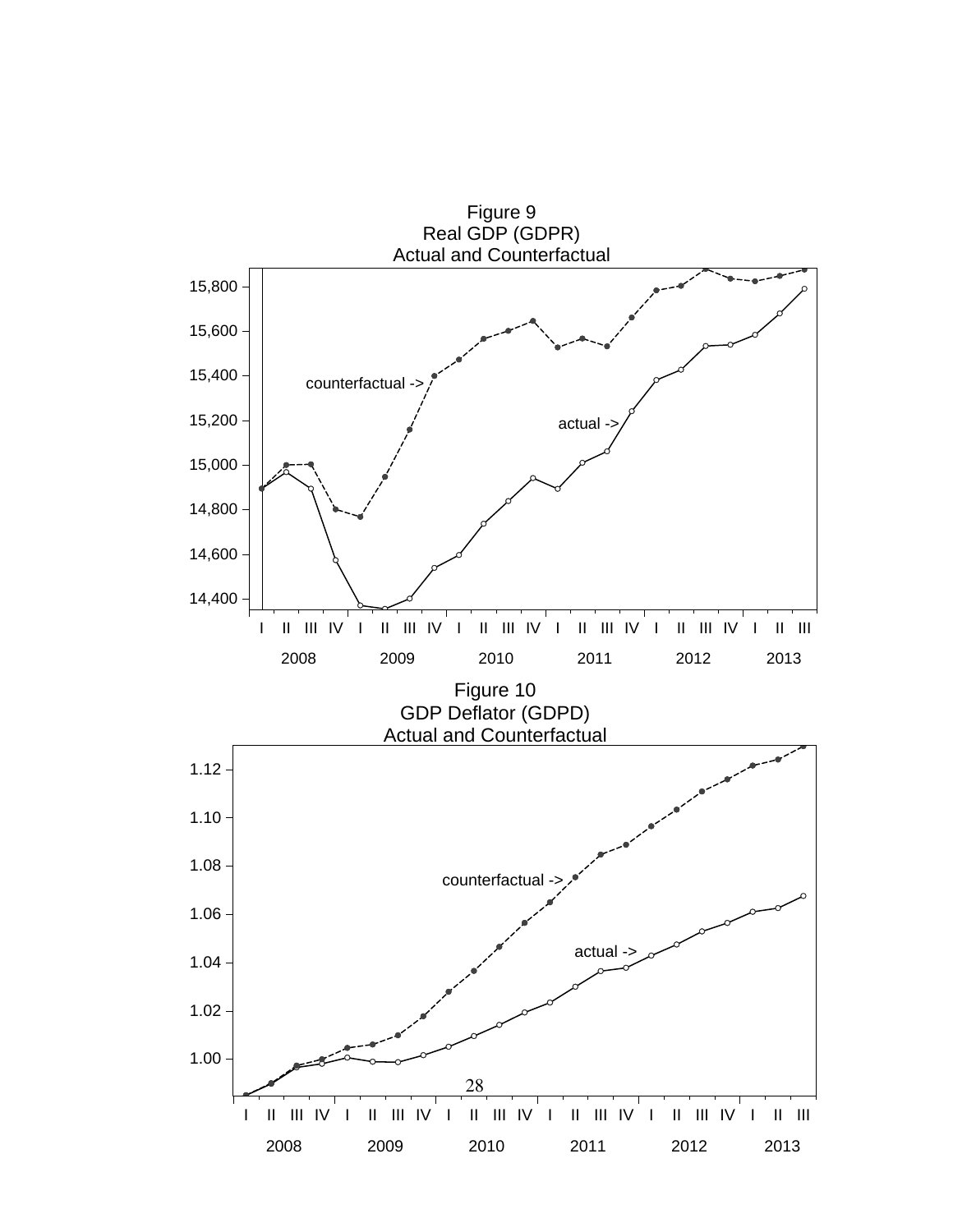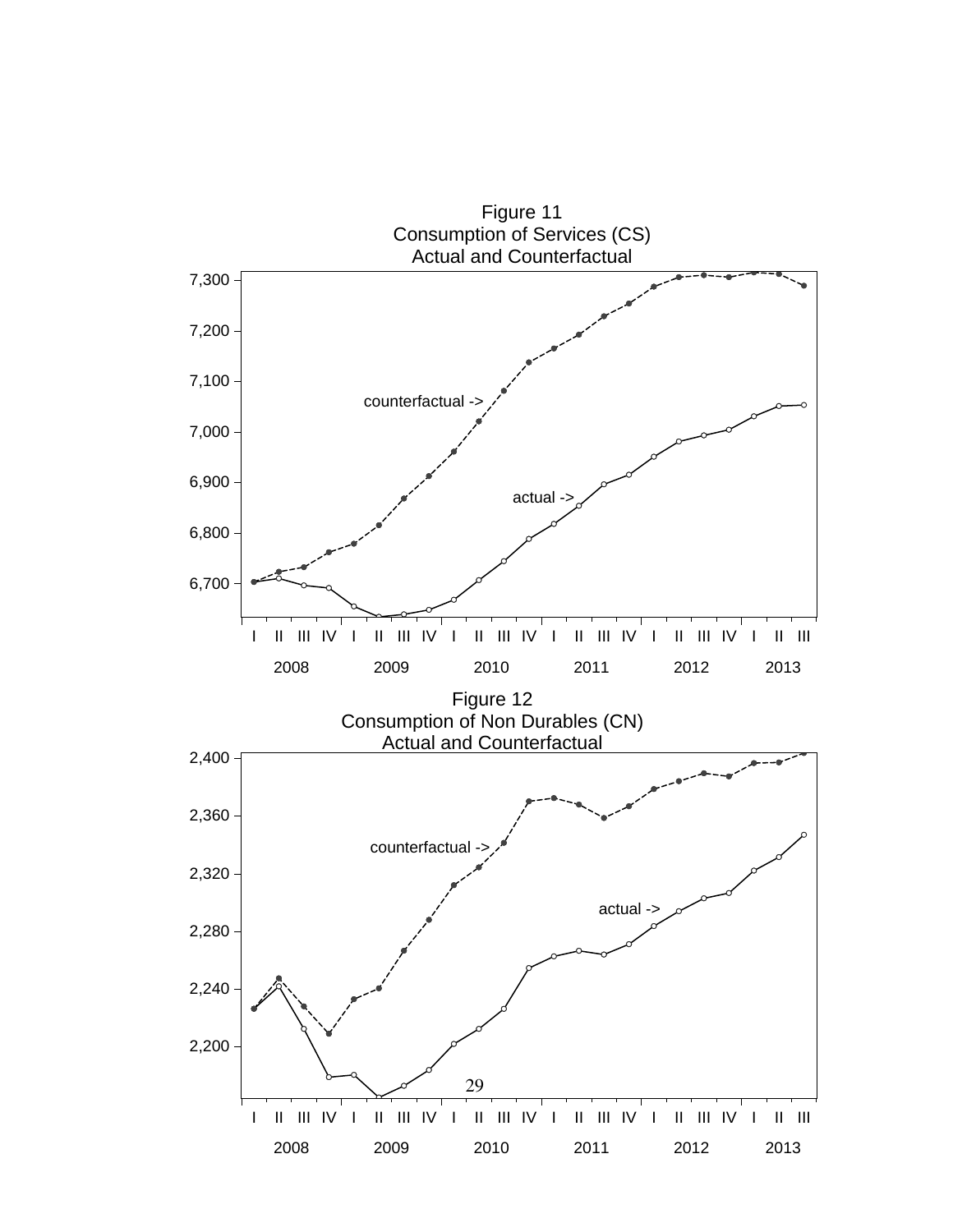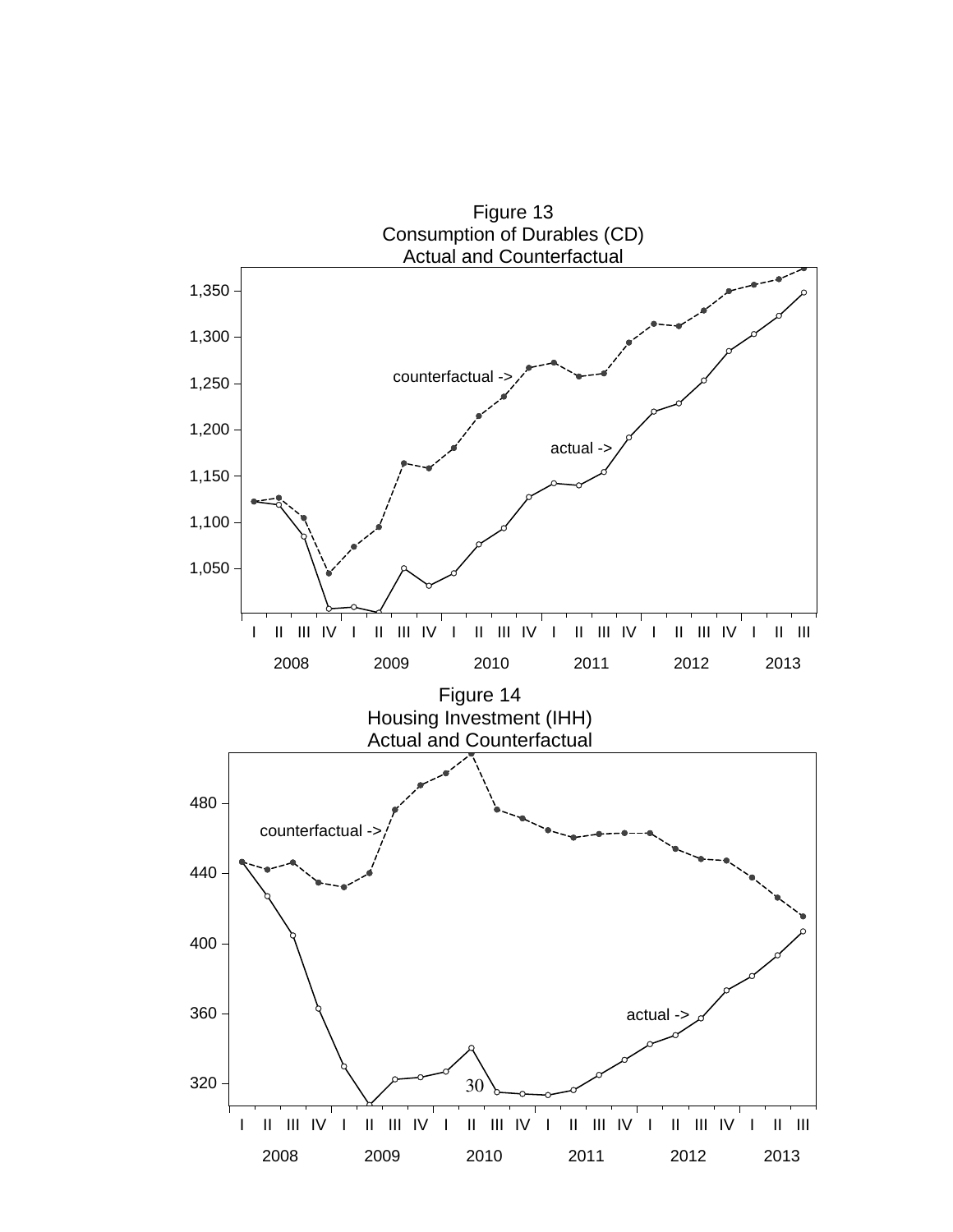Table 6 presents summary results for the unemployment rate  $(UR)$ , jobs  $(JF)$ , and real GDP ( $GDPR$ ). The variable's actual average value for the year (the last three quarters for 2013) is given first. Row 1 is then the difference between the counterfactual value and the actual value. The values in parentheses below the differences are the estimated standard errors discussed above. (Ignore rows 2, 3, and 4 for now.) For example, in 2010 the actual value of the unemployment rate was 9.64 percent and the counterfactual value was 3.31 percentage points lower than this. The estimated standard error of this difference was 0.37 percentage points. This relative small standard error is a common result—see  $MM$  [3.9.2]. As discussed above, when the uncertainty is only from the coefficient estimates, as here, it tends to be small. For jobs the increase in jobs in 2010 was 5.97 million (with a standard error of 0.72 million). Real GDP was 5.4 percent higher in 2010.

To see how much of the effects are from financial wealth versus housing wealth, an experiment was run in which only real housing wealth, AA2, was changed. Results are presented in row 2 in Table 6. In 2010 the unemployment rate difference was 1.44 percentage points, compared to 3.31 percentage points when both wealths were changed. In general the housing effects are a little less than half, although near the end of the period they are relatively somewhat larger because, as seen in Figures 5 and 6, housing wealth did not come back like financial wealth did.

## 6 Other Possible Effects

#### EBP

Figure 7 shows that the unemployment rate still rose somewhat in 2008 and 2009 even after accounting for the fall in financial and housing wealth. One question is whether other financial effects can be picked up? Various measures of credit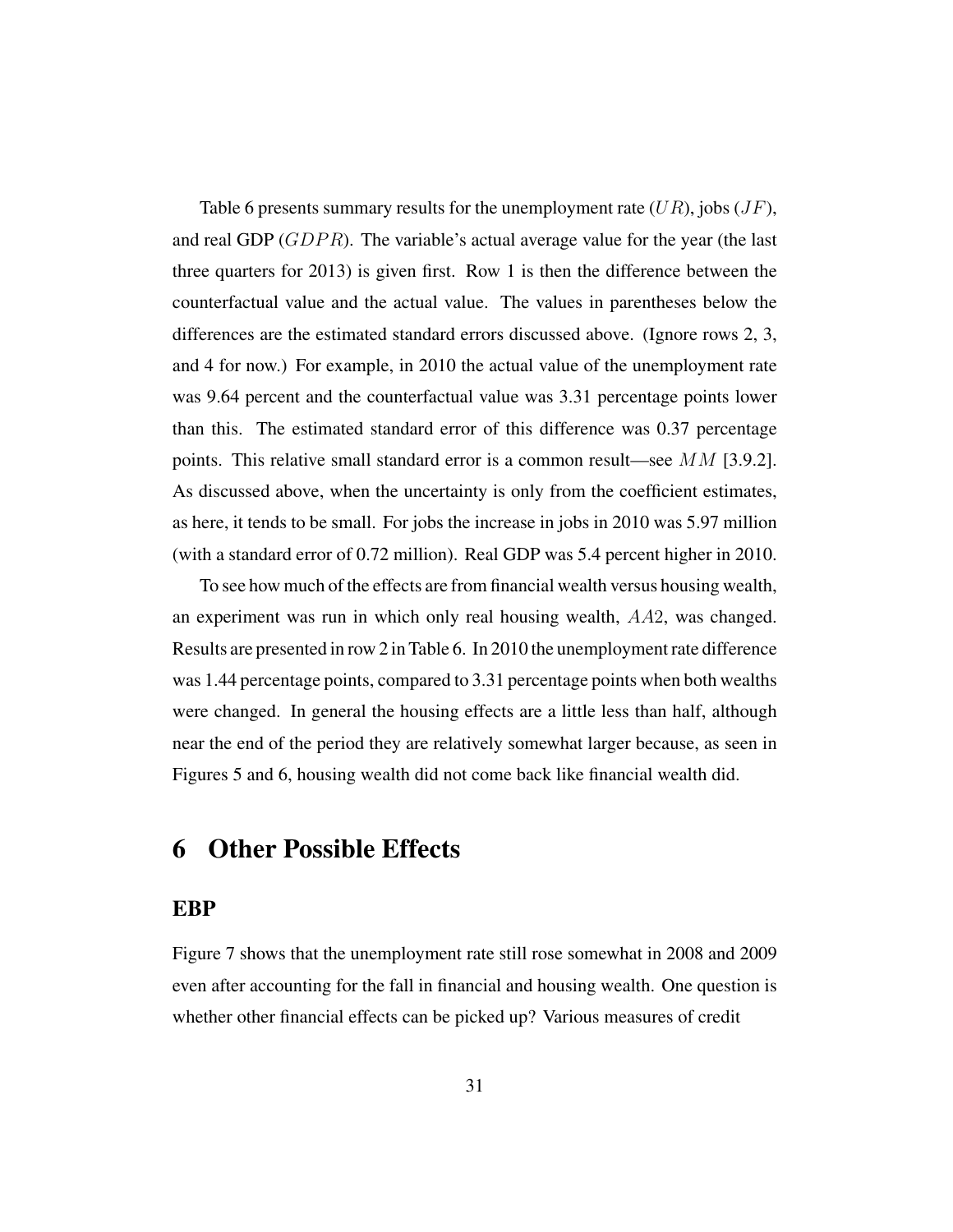| Table 6                                                   |                     |                               |         |         |         |         |         |
|-----------------------------------------------------------|---------------------|-------------------------------|---------|---------|---------|---------|---------|
| <b>Summary Results of Four Counterfactual Experiments</b> |                     |                               |         |         |         |         |         |
|                                                           |                     | 2008                          | 2009    | 2010    | 2011    | 2012    | 2013    |
|                                                           |                     | <b>Unemployment Rate (UR)</b> |         |         |         |         |         |
|                                                           | $UR^a$              | 5.82                          | 9.30    | 9.64    | 8.95    | 8.06    | 7.53    |
| 1) $AA1$ and $AA2$                                        | $\hat{UR} - UR^a$   | $-0.24$                       | $-2.06$ | $-3.31$ | $-2.58$ | $-1.87$ | $-1.24$ |
|                                                           | SE                  | (0.04)                        | (0.26)  | (0.37)  | (0.36)  | (0.31)  | (0.27)  |
| 2) $AA2$ only                                             | $\hat{UR} - UR^a$   | $-0.12$                       | $-0.90$ | $-1.44$ | $-1.31$ | $-1.12$ | $-0.73$ |
| 3) Exports                                                | $\hat{UR} - UR^a$   | 0.00                          | $-0.87$ | $-0.85$ | $-0.17$ | 0.09    | $-0.01$ |
| Sum of rows 1 and 3                                       | $\hat{UR} - UR^a$   | $-0.24$                       | $-2.93$ | $-4.16$ | $-2.75$ | $-1.78$ | $-1.25$ |
| 4) Policy                                                 | $\hat{UR} - UR^a$   | $-0.17$                       | $-0.74$ | $-1.14$ | $-0.45$ | 0.49    | 1.10    |
|                                                           |                     | Jobs(JF)                      |         |         |         |         |         |
|                                                           | $JF^a$              | 130.57                        | 124.00  | 122.70  | 124.58  | 127.01  | 128.64  |
| 1) $AA1$ and $AA2$                                        | $\hat{JF}-JF^a$     | 0.31                          | 3.18    | 5.97    | 5.49    | 4.13    | 2.84    |
|                                                           | <b>SE</b>           | (0.05)                        | (0.44)  | (0.72)  | (0.69)  | (0.65)  | (0.66)  |
| 2) $AA2$ only                                             | $\hat{JF} - JF^a$   | 0.18                          | 1.47    | 2.66    | 2.74    | 2.47    | 1.80    |
| 3) Exports                                                | $\hat{JF} - JF^a$   | $-0.07$                       | 1.65    | 2.14    | 1.11    | 0.46    | 0.44    |
| Sum of rows 1 and 3                                       | $\hat{JF} - JF^a$   | 0.24                          | 4.83    | 8.11    | 6.60    | 4.59    | 3.28    |
| 4) Policy                                                 | $\hat{JF}-JF^a$     | 0.33                          | 1.55    | 2.61    | 1.87    | 0.17    | $-1.37$ |
| <b>Real GDP (GDPR)</b>                                    |                     |                               |         |         |         |         |         |
|                                                           | $GDPR^a$            | 14833.5                       | 14417.9 | 14779.4 | 15052.3 | 15470.7 | 11773.4 |
| 1) $AA1$ and $AA2$                                        | $G\hat{D}PR/GDPR^a$ | 0.6                           | 4.5     | 5.4     | 3.5     | 2.3     | 1.2     |
|                                                           | <b>SE</b>           | (0.08)                        | (0.52)  | (0.57)  | (0.50)  | (0.47)  | (0.45)  |
| 2) $AA2$ only                                             | $G\hat{D}PR/GDPR^a$ | 0.3                           | 2.0     | 2.4     | 2.0     | 1.6     | 0.8     |
| 3) Exports                                                | $G\hat{D}PR/GDPR^a$ | $-0.0$                        | 2.4     | 1.4     | 0.3     | 0.1     | 0.3     |
| Sum of rows 1 and 3                                       | $G\hat{D}PR-GDPR^a$ | 0.6                           | 6.9     | 6.8     | 3.8     | 2.4     | 1.5     |
| 4) Policy                                                 | $G\hat{D}PR/GDPR^a$ | 0.6                           | 2.0     | 2.3     | 0.6     | $-0.8$  | $-2.1$  |

• Experiment 1) compares the actual values of the endogenous variables to a counterfactual scenerio in which neither AA1 (real financial wealth) nor AA2 (real housing wealth) is allowed to decline during the recessions.

• The counterfactual in Experiment 2) changes only real housing wealth from its actual path.

• The counterfactual in Experiment 3) is one in which exports do not decline.

• The counterfactual in Experiment 4) is one in which state and local and federal government expenditures grow smoothly.

 $\bullet$  <sup>*a*</sup> Actual value.

•ˆCounterfactual value.

• The year 2013 includes only the first three quarters of the year.

• Differences for real GDP are percents.

• Standard errors are only presented for the first experiment.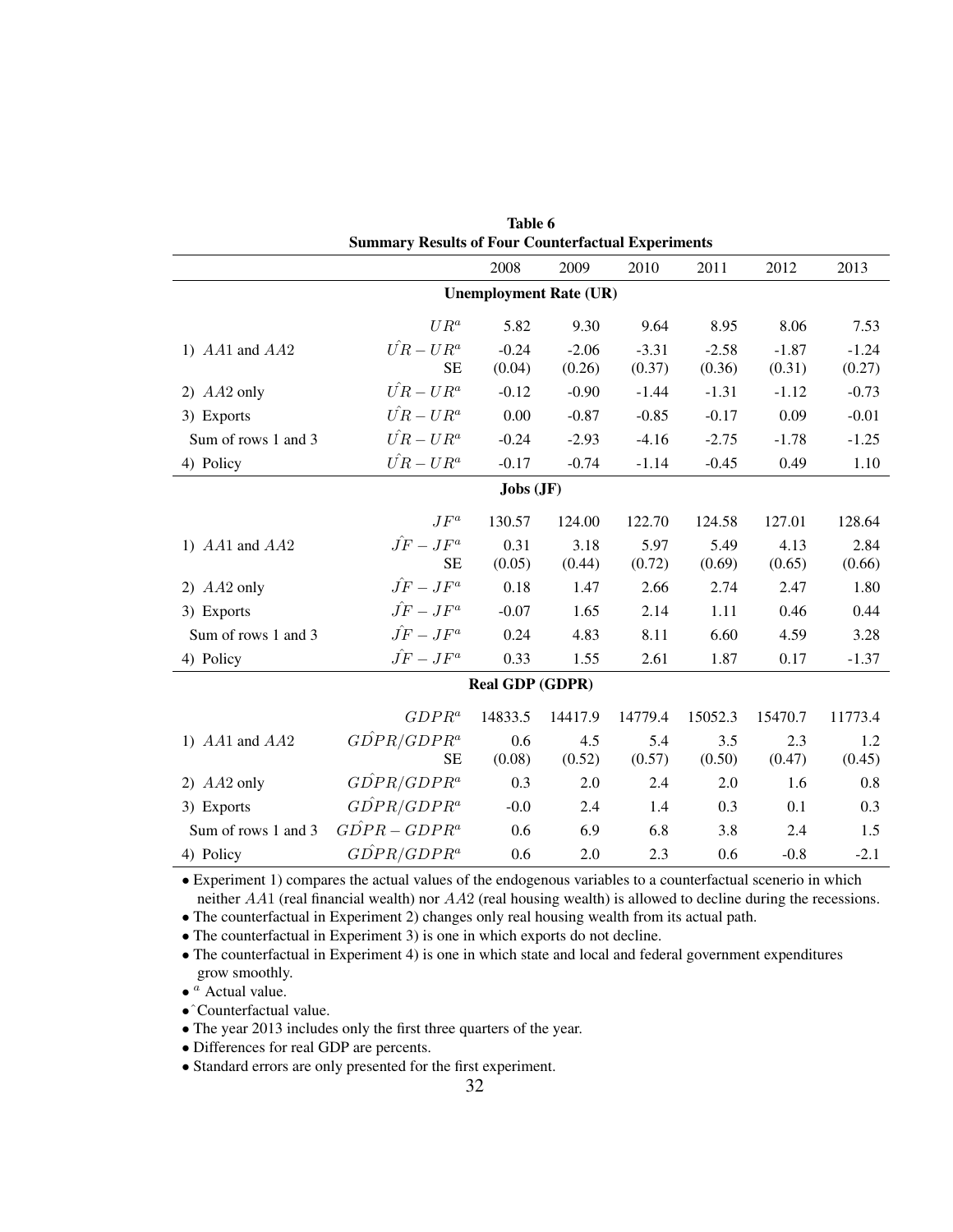conditions were tested in Section 4. From these results, the only possible candidate of interest is the  $EBP$  variable of Gilchrist and Zakrajšek (2012). Table 5 shows that it is significant in three of the four expenditure equations when they are estimated through the recessionary period. It is possible, however, that  $EBP$  is essentially a dummy variable for the 2008–2009 period, chosen after the fact. But if it is picking up actual effects, the following experiment is of interest.

First, the main experiment, changing AA1 and AA2, was rerun with the four household expenditure equations estimated for the 1973:4–2010.3 period, which is the period used when  $EBP_{-1}$  is added to the equations. The results for the unemployment rate and jobs are presented in Table 7. These results differ somewhat from those in row 1 in Table 6 because of the different estimation period for the four household expenditure equations. But it is the same experiment otherwise. The prediction period ends in 2010:3, since this is the end of the EBP data.

Then the main experiment was run again, this time using the fourth of each of the four expenditure equations in Table 5 in place of the regular expenditure equations. For this experiment  $AA1$ ,  $AA2$ , and  $EBP$  were changed. One can see from Figure 4 that the value of  $EBP$  in 2007:2 was quite low. This value (-0.5828) was used for 2007:3 on. So this is an experiment in which wealth doesn't fall and the excess bond premium doesn't rise. The results for the unemployment rate and jobs are also presented in Table 7.

Table 7 shows that in 2009 the fall in the unemployment rate was 2.46 percentage points without EBP changed and 2.86 percentage points with it changed. For jobs the respective numbers are 3.99 million and 4.89 million. For 2010 the change in EBP has little effect on the results. The reason for this small effect can be seen in Figure 4, which shows that EBP dropped sharply in 2009:3. The stimulative effects from the lower values of  $EBP$  in the experiment are thus much less after this. In general, EBP is economically important in 2009, but not much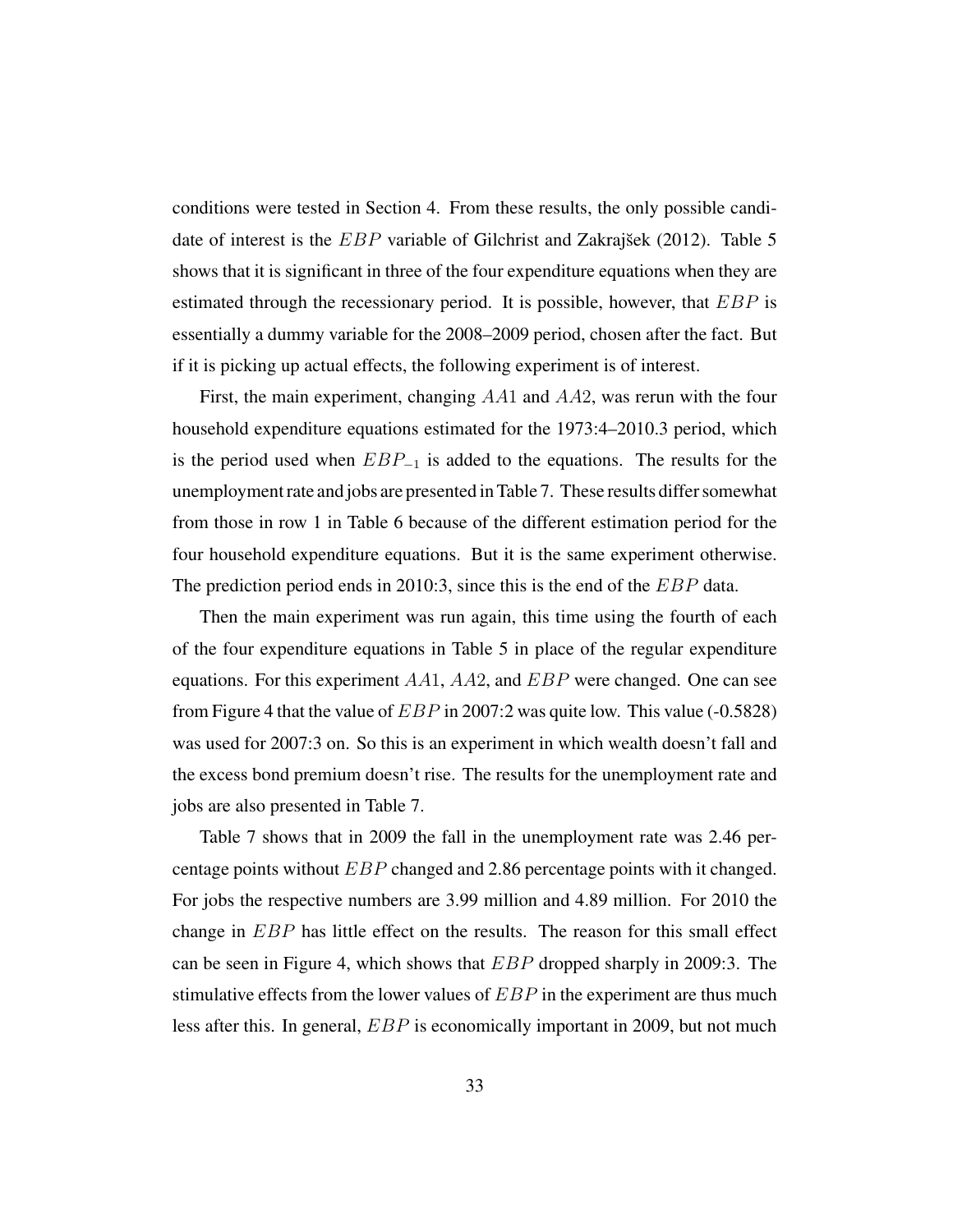| <b>Experiment 1 with EBP</b>                |                   |         |         |         |
|---------------------------------------------|-------------------|---------|---------|---------|
|                                             |                   | 2008    | 2009    | 2010    |
| <b>Unemployment Rate (UR)</b>               |                   |         |         |         |
|                                             | $UR^a$            | 5.82    | 9.30    | 9.67    |
| $AA1$ and $AA2$ changed                     | $\hat{UR} - UR^a$ | $-0.29$ | $-2.46$ | $-3.81$ |
| $AA1, AA2,$ and $EBP$ changed               | $\hat{UR} - UR^a$ | $-0.45$ | $-2.86$ | $-3.72$ |
| $Jobs (JF)$                                 |                   |         |         |         |
|                                             | $JF^a$            | 130.57  | 124.00  | 122.57  |
| $AA1$ and $AA2$ changed                     | $\hat{J}F-JF^a$   | 0.41    | 3.99    | 7.06    |
| $AA1, AA2,$ and $EBP$ changed               | $\hat{J}F-JF^a$   | 0.72    | 4.89    | 7.22    |
| $\bullet$ <sup><i>a</i></sup> Actual value. |                   |         |         |         |

Table 7

•ˆCounterfactual value.

• 2010 is for the first three quarters.

otherwise.

#### **Exports**

The fall in financial and housing wealth in 2008–2009 was a world wide phenomenon. (This is documented in Fair (2014).) In the MC model there are no wealth variables in the household expenditure equations for the other countries (primarily because of data limitations), and so experiments like the ones done in this paper for the United States cannot be done for the other countries. If they could and the fall in wealth was turned off for the other countries, this would increase U.S. exports because of the more robust economies of the other countries. Figure 15 presents a plot of U.S. exports as a percent of potential output for the 2005:1–2013:3 period. The fall of exports in 2008 is dramatic. Some of this fall is likely due to negative wealth effects in the other countries, although it is not possible to estimate how much.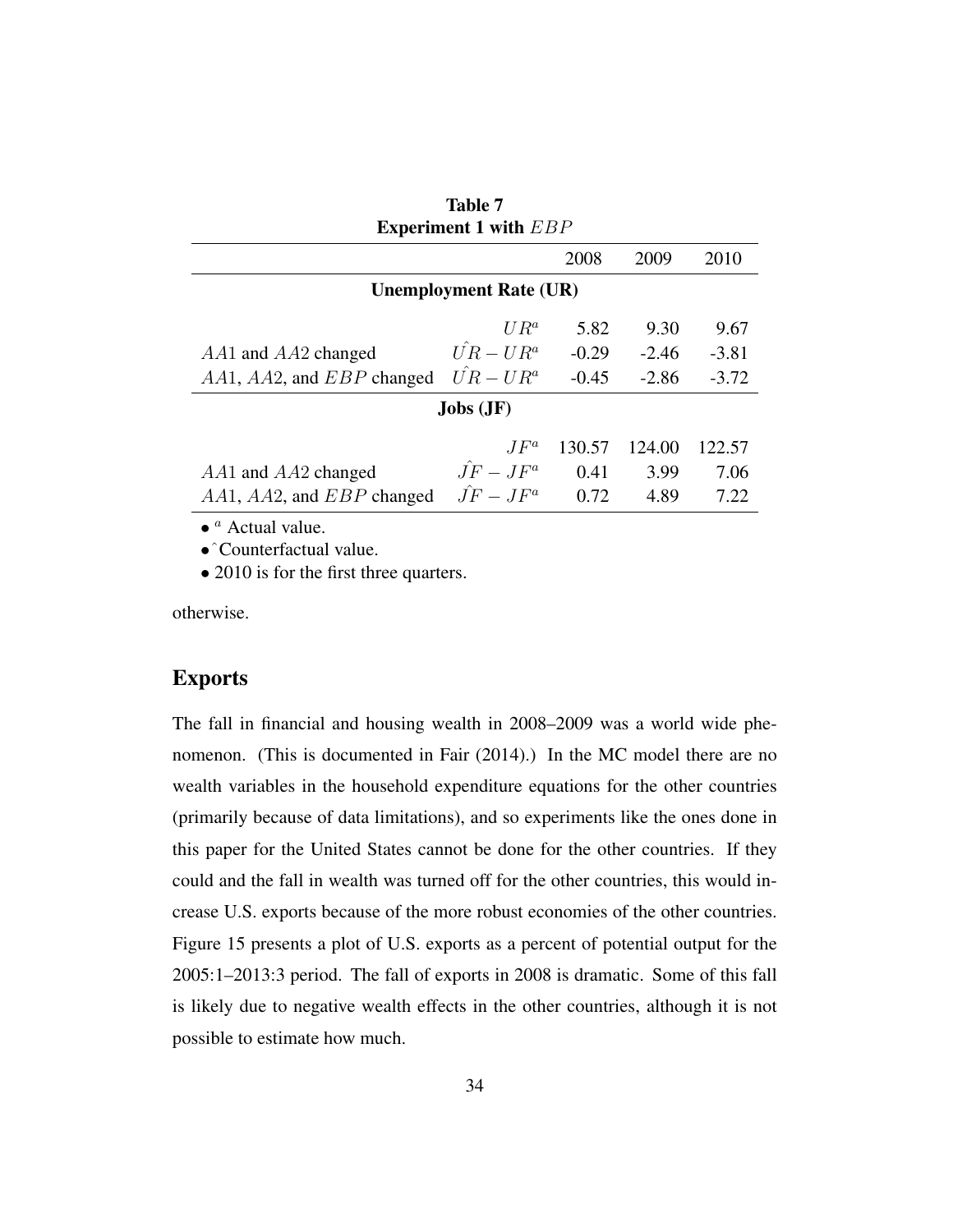

To estimate the effect of the fall in U.S. exports, the following experiment was run. The ratio of exports to potential GDP in 2007:4 was 0.1259, and this ratio was assumed to remain unchanged throughout the prediction period. This is an unnatural experiment in the MC model because U.S. exports are endogenous imports of all the other countries. What was done was to assume that the change in exports all went to countries outside of the countries in the model. This is rough, but the aim is simply to get a rough idea of the export effect. No other changes were made, including no change in U.S. financial and housing wealth. This is an experiment purely to estimate the export effect.

Results are presented in row 3 in Table 6. In 2009 the unemployment rate is 0.87 percentage points lower, and in 2010 it is 0.85 percentage points lower. The increase in jobs in the two years is 1.65 and 2.14 million, respectively, and real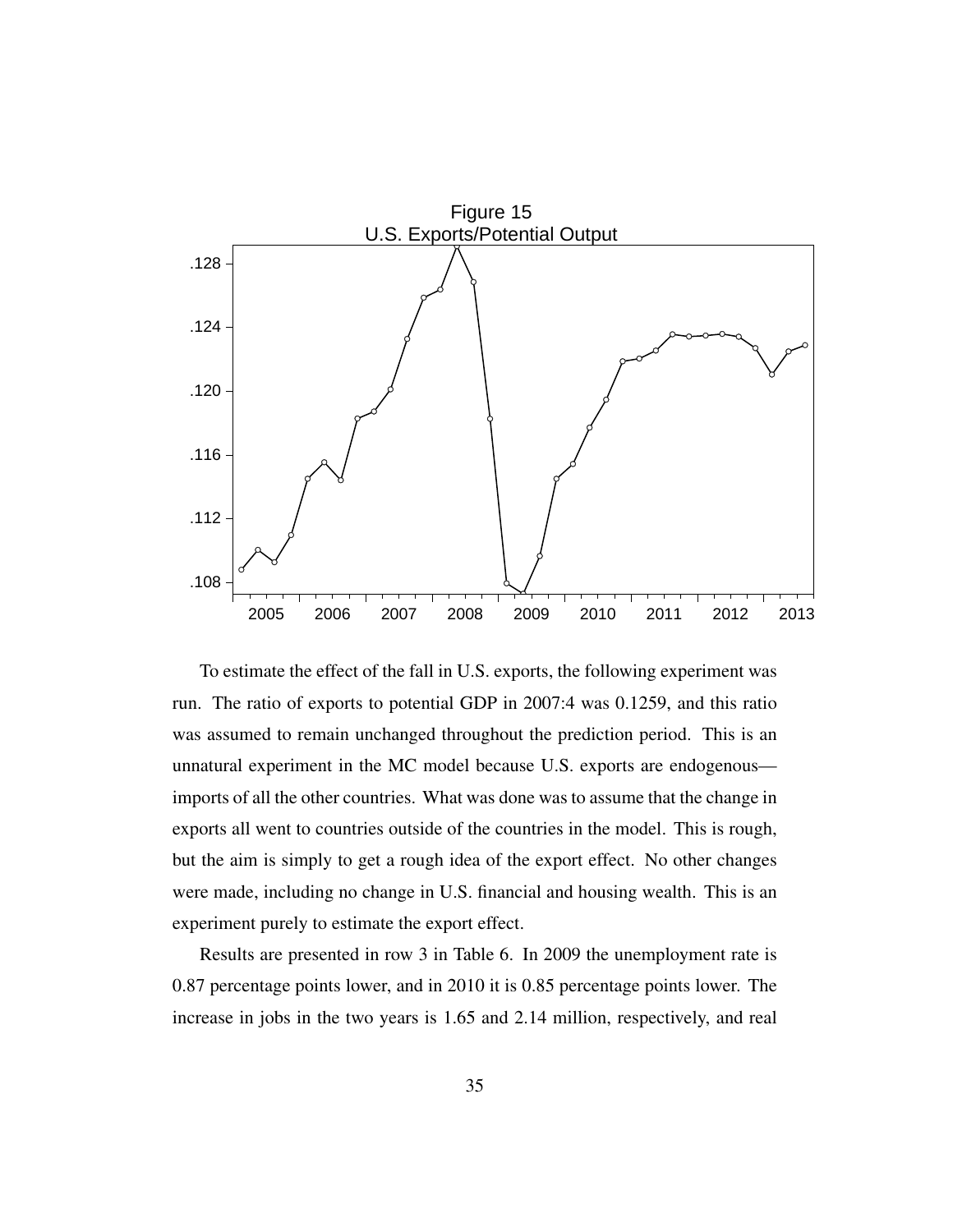GDP is higher by 2.4 and 1.4 percent, respectively. Overall, there are non trivial effects from the fall in exports in these two years. The export effects are modest after 2010 because actual exports recovered to normal values, as can be seen from Figure 15.

Rows 1 and 3 in Table 6 are roughly additive, and so the estimated fall in the unemployment rate in 2010 from the fall in wealth and exports is  $3.31 + 0.85 =$ 4.16. The actual unemployment rate was 9.64, and the fall of 4.16 takes it down to 5.48. If all of the fall in U.S. exports was from the fall in world wide wealth, this is what the model estimates the unemployment rate would have been had there been no fall in wealth. It is of course, only a lower bound.

#### Policy Effects

Another interesting question is how much government policy variables affected the economy during this period. There were large fluctuations in both federal and state and local government variables. The final experiment performed here assumes that six government variables behaved normally from 2008:1 on rather than do whatever they did. The first variable is federal government purchases of goods. It rose in 2008–2010 and then fell after that. For the experiment the ratio of real purchases of goods to potential output was assumed to be the same throughout the period as it was in 2007:4. The second is state and local government purchases of goods. It was fairly flat in 2008–2009 and began falling in 2010. As was done for federal purchases, for the experiment the ratio of real state and local purchases of goods to potential output was assumed to be the same throughout the period as it was in 2007:4.

The third variable is federal transfer payments to households. This is the main variable affected by the stimulus bills. It rose substantially in 2008–2010 and then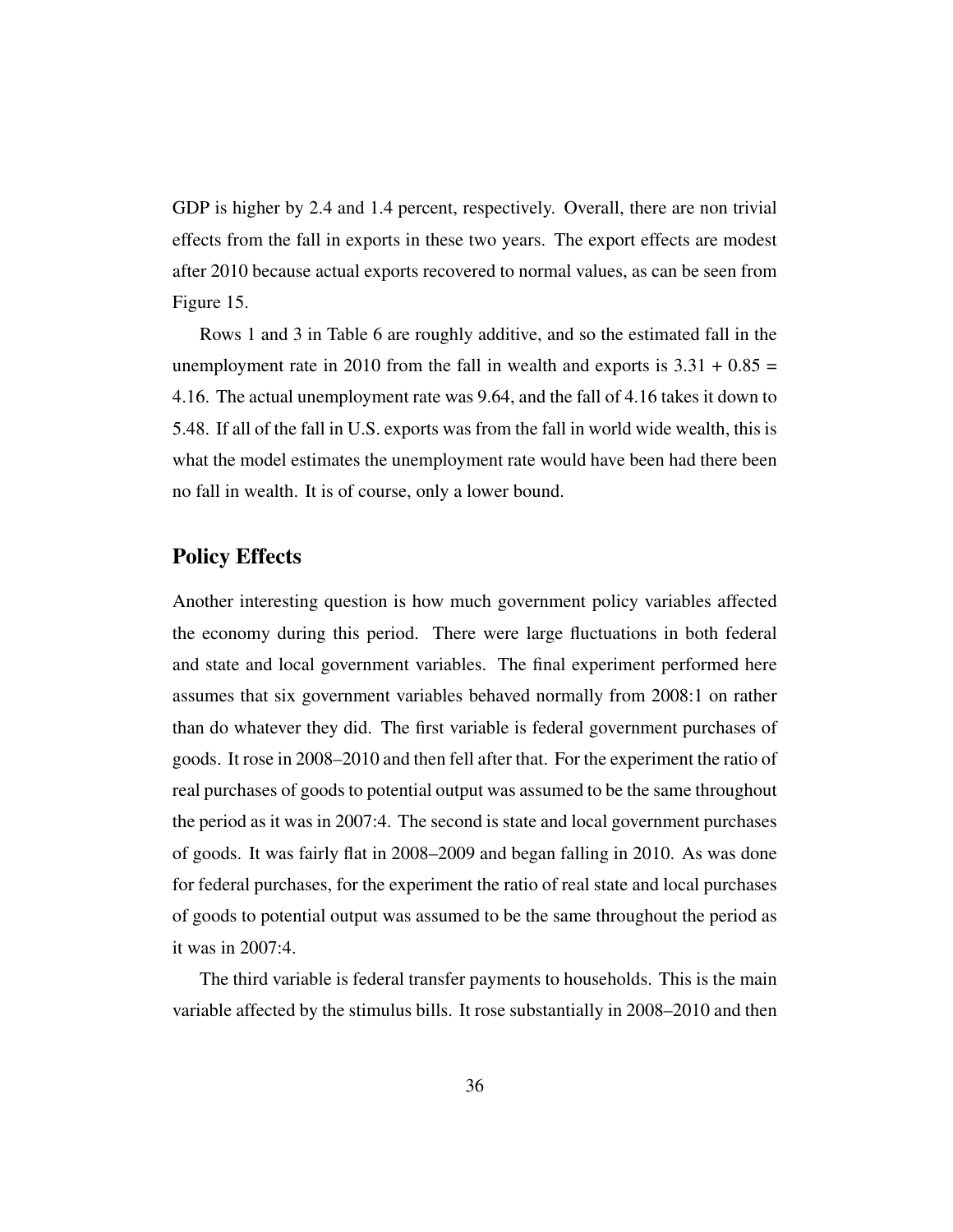fell substantially after that. Again, for the experiment the ratio of real transfer payments to potential output was assumed to be the same as it was in 2007:4. The fourth variable is state and local transfer payments to households. It in fact fell substantially in 2008 and 2009 before beginning to rise in 2010. It was treated like federal transfer payments for the experiment.

Two tax-rate variables were used. There is an aggregate federal personal income tax rate variable in the model. It was somewhat erratic in this period, with two very low values in 2009:1 and 2010:4. For the experiment its value was taken to be the value in 2007:4. There is also an aggregate payroll tax variable in the model. It was fairly flat except in 2011 and 2012, where it was lower due to the payroll tax cut. For the experiment its value was taken to be the value in 2007:4.

The policy experiment is thus to assume that these six main government spending and tax variables behaved smoothly during the period. Comparing this run with what actually happened shows the net effect on the economy from the government changes that in fact took place. For this experiment, like for the export experiment, no other changes were made. The aim is to isolate the government effects.

Results are presented in row 4 in Table 6. There is little effect in 2008. The peak effect is in 2010, where the unemployment rate is 1.14 percentage points lower, the number of jobs is 2.61 million higher, and real GDP is 2.3 percent higher. By 2012 the effect is negative, due to the fact that some of the government spending variables began falling in 2010.

## 7 Conclusion

A standard view of the 2008-2009 financial crisis is that for a variety of reasons, some doing with lack of regulations and some with excessive risk taking, housing prices rose to unsustainable levels between 2002 and 2006. When they started to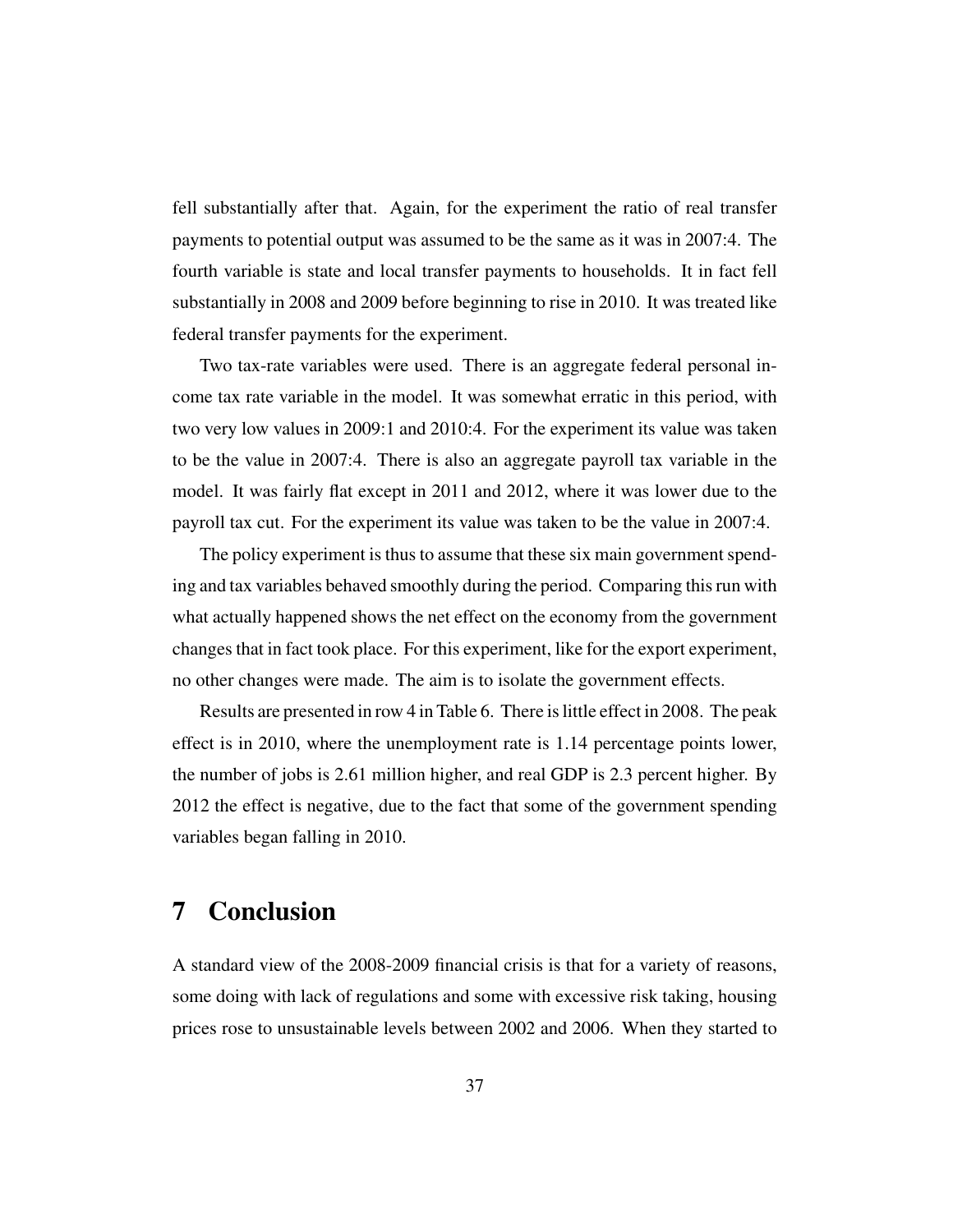fall, this set off a chain reaction that led to the financial crisis, not only decreases in housing wealth but also decreases in financial wealth through falling stock prices.

Table 6 gives a sense of the various effects at work on the economy in the 2008– 2013 period. What stands out is the importance of the wealth effects, especially if at least some of the export effect is attributed to international wealth effects. Financial wealth and housing wealth contributed roughly equally. Table 7 shows that the excess bond premium variable of Gilchrist and Zakrajšek (2012) contributed a little.

In testing in Section 3 for different effects from financial wealth versus housing wealth in the consumption equations, the evidence is mixed but not very strong. Equal effects are roughly supported. For the housing investment equation, only housing wealth is significant. In testing in Section 4 for various measures of credit conditions, only the excess bond premium variable of Gilchrist and Zakrajšek (2012) is possibly significant. The stability tests discussed at the end of Section 3 do not suggest that there were large structural changes after 2007, at least using aggregate data.

Finally, remember that the wealth experiments in this paper take the wealth changes to be exogenous. Households respond to the changes after they have taken place. The wealth changes are not explained. Also, the fall in housing prices before 2008, which likely triggered the future wealth changes, is not explained. Looking at the plots in Figures 1 and 2 from, say, 1995 on, it seems unlikely that the changes in these series could be explained econometrically using macro variables. The changes in AA1 and AA2 are largely unpredictable. In other words, it is unlikely that estimated equations for AA1 and AA2 could be obtained that would have picked up the changes that occurred since, say,  $1995$ <sup>10</sup> The wealth

<sup>&</sup>lt;sup>10</sup>Regressions of  $CG/(PX_{-1}YS_{-1})$  and log  $PSI14-\log PSI14_{-1}$  on lagged values of numerous macroeconomic variables for the 1954:1–2013:3 period yield nothing of interest, as expected.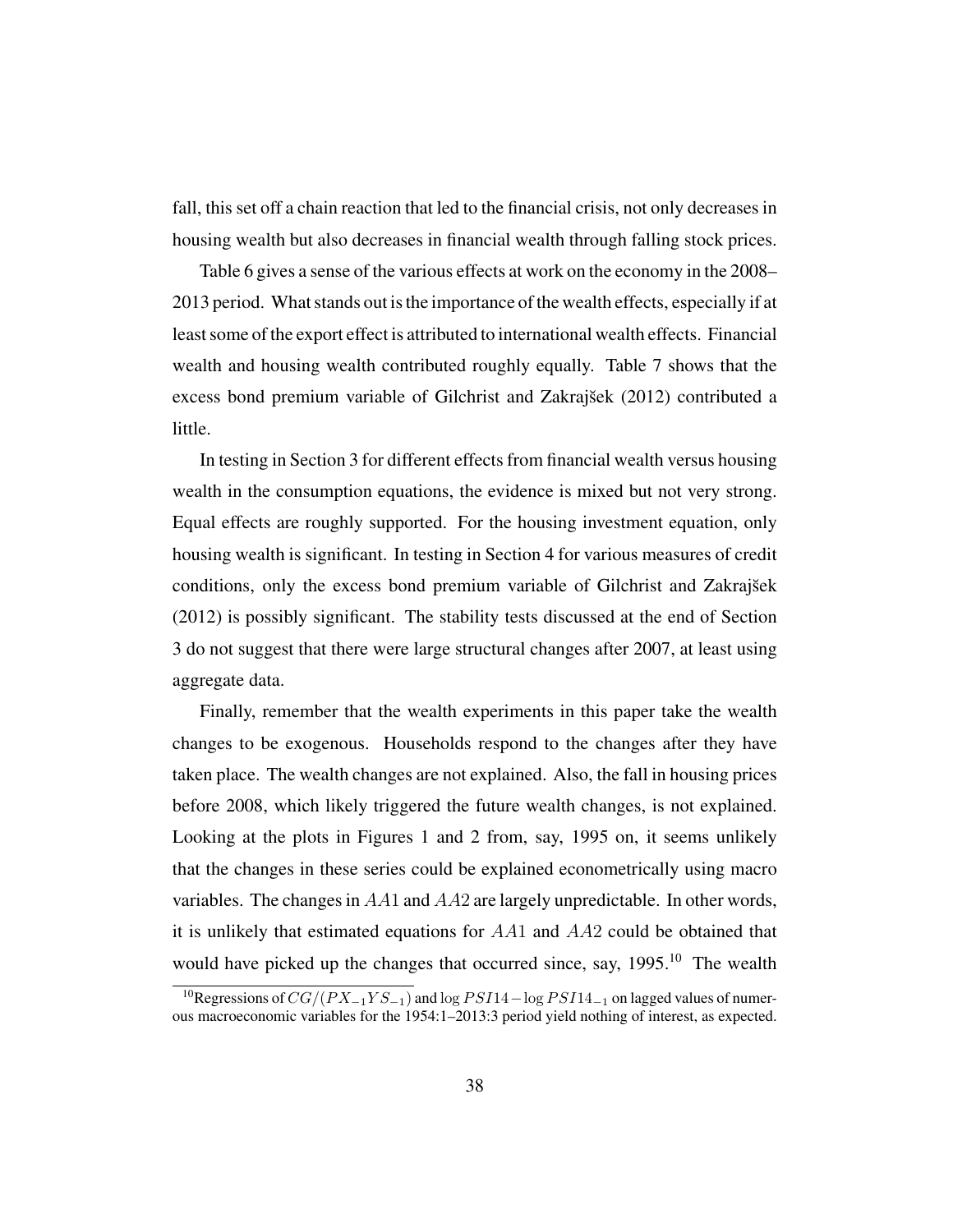experiments are thus conditional on the wealth changes.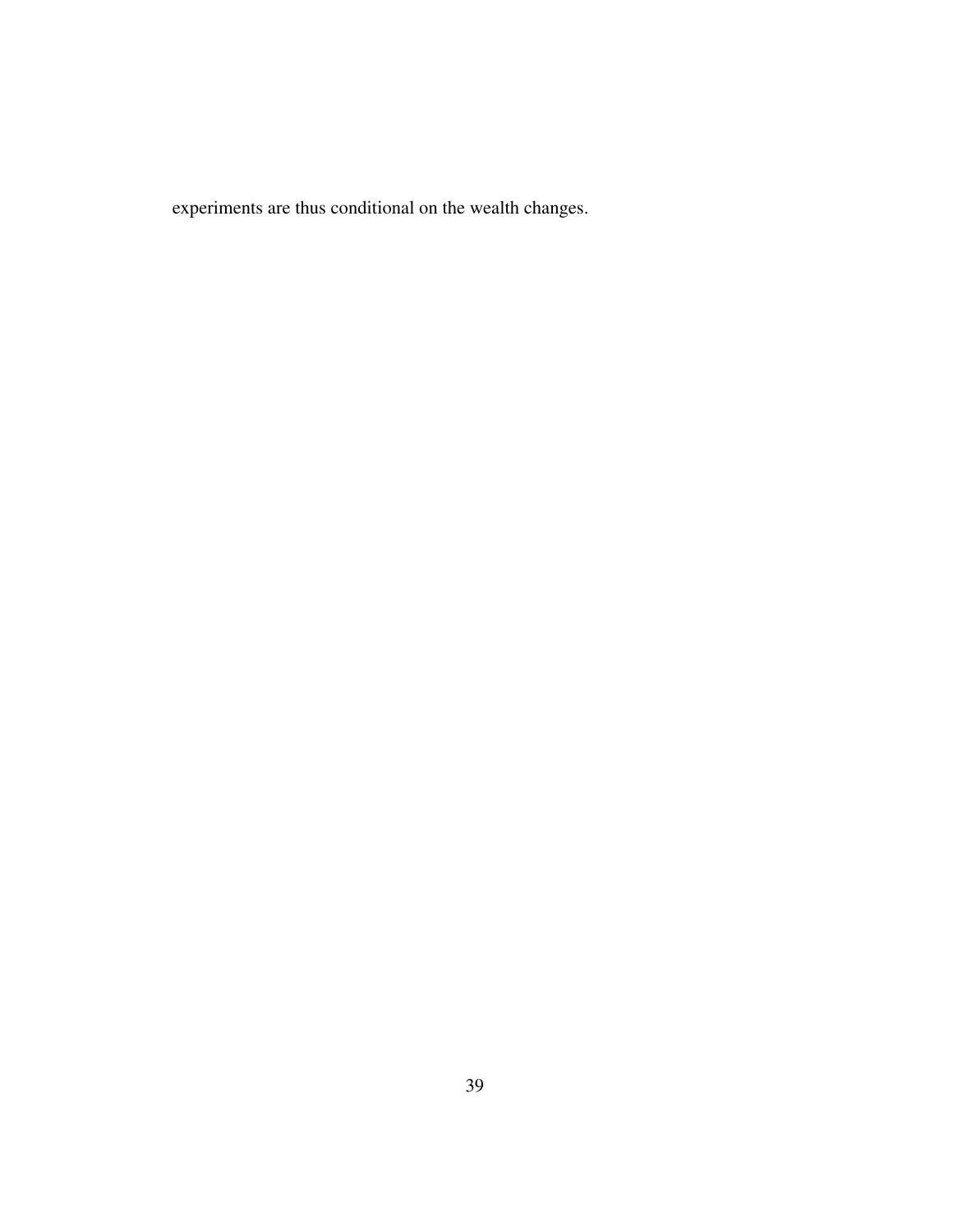# Appendix

## Computing Standard Errors

There are 1,689 estimated equations in the MC model, of which 1,379 are trade share equations. The estimation period for the United States is 1954:1–2013:3. The estimation periods for the other countries begin as early as 1962:1 and end as late as 2013:2. The estimation period for most of the trade share equations is 1966:1–2012:4. For each estimated equation there are estimated residuals over the estimation period. Let  $\hat{u}_t$  denote the 1689-dimension vector of the estimated residuals for quarter  $t$ .<sup>11</sup> Most of the estimation periods have the 1972:1–2007:4 period—144 quarters– in common, and this period is taken to be the "base" period. These 144 observations on  $\hat{u}_t$  are used for the draws in the stochastic-simulation procedure discussed below.<sup>12</sup>

The solution period used to create new data is 1954:1–2013:3—239 quarters. For a given set of coefficient estimates and error terms, the model can be solved dynamically over this period. Equations enter the solution as data become available. For example, for the period 1954:1–1959:4 only the equations for the United States are used. The links from the other countries to the United States are shut off, and the U.S. variables that these links affect are taken to be exogenous. By 1972 almost all the equations are being used.

Each trial of the bootstrap procedure is as follows. First, 239 error vectors are

<sup>&</sup>lt;sup>11</sup>There is a mixture of quarterly and annual equations in the MC model. For equations estimated using annual data, the error is put in the first quarter of the year with zeros in the other three quarters (which are never used). If the initial estimate of an equation suggests that the error term is serially correlated, the equation is reestimated under the assumption that the error term follows an autoregressive process (usually first order). The structural coefficients in the equation and the autoregressive coefficient or coefficients are jointly estimated (by 2SLS). The  $\hat{u}_t$  error terms are after adjustment for any autoregressive properties, and they are taken to be *iid* for purposes of the draws. As discussed in the text, the draws are by year—four quarters at a time.

<sup>&</sup>lt;sup>12</sup>If an estimation period does not include all of the  $1972:1-2007:4$  period, zero errors are used for the missing quarters.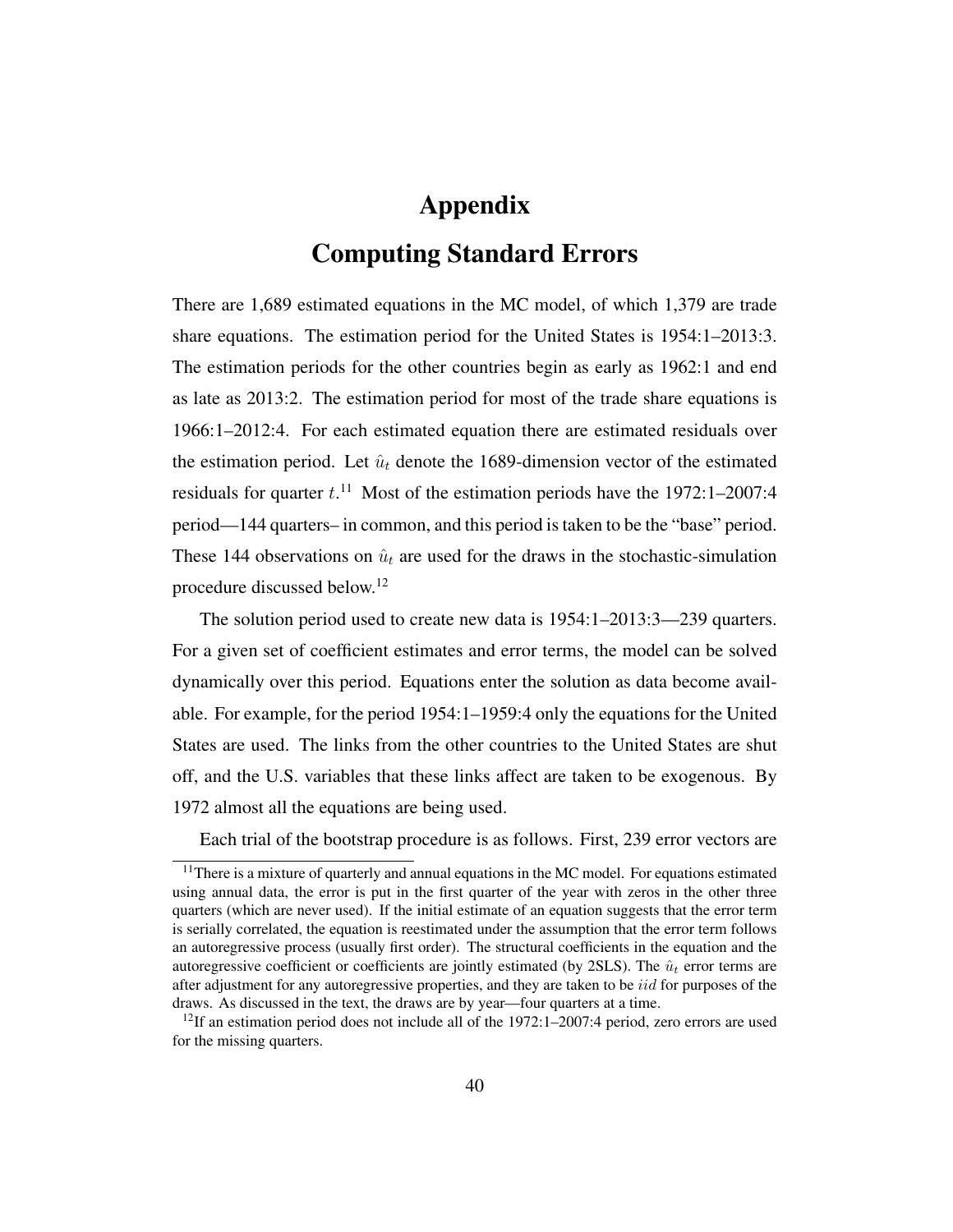drawn with replacement from the 144 vectors in the base period. (Each vector consists of 1,689 errors.) Using these errors and the coefficient estimates based on the actual data, the model is solved dynamically over the 1954:1–2013:3 period. Using the solution values as the new data set, the 1,689 equations are reestimated. Given these new coefficient estimates and the new data, the experiment in Section 7 is performed for the 2008:1–2013:3 period. The estimated effects are recorded. This is one trial. The procedure is then repeated, say,  $N$  times. (Note that the coefficient estimates used to generate the new data on each trial are the estimates based on the actual data.) This gives  $N$  values of each estimated effect, from which measures of dispersion can be computed. For the results in Section 7 the number of trials was 100. There were no solution failures for any trial.

The measure of dispersion used in the tables (denoted SE) is as follows. Rank the N values of a given multiplier by size. Let  $m_r$  denote the value below which r percent of the values lie. The measure of dispersion is  $(m_{.8413} - m_{.1587})/2$ . For a normal distribution this is one standard error.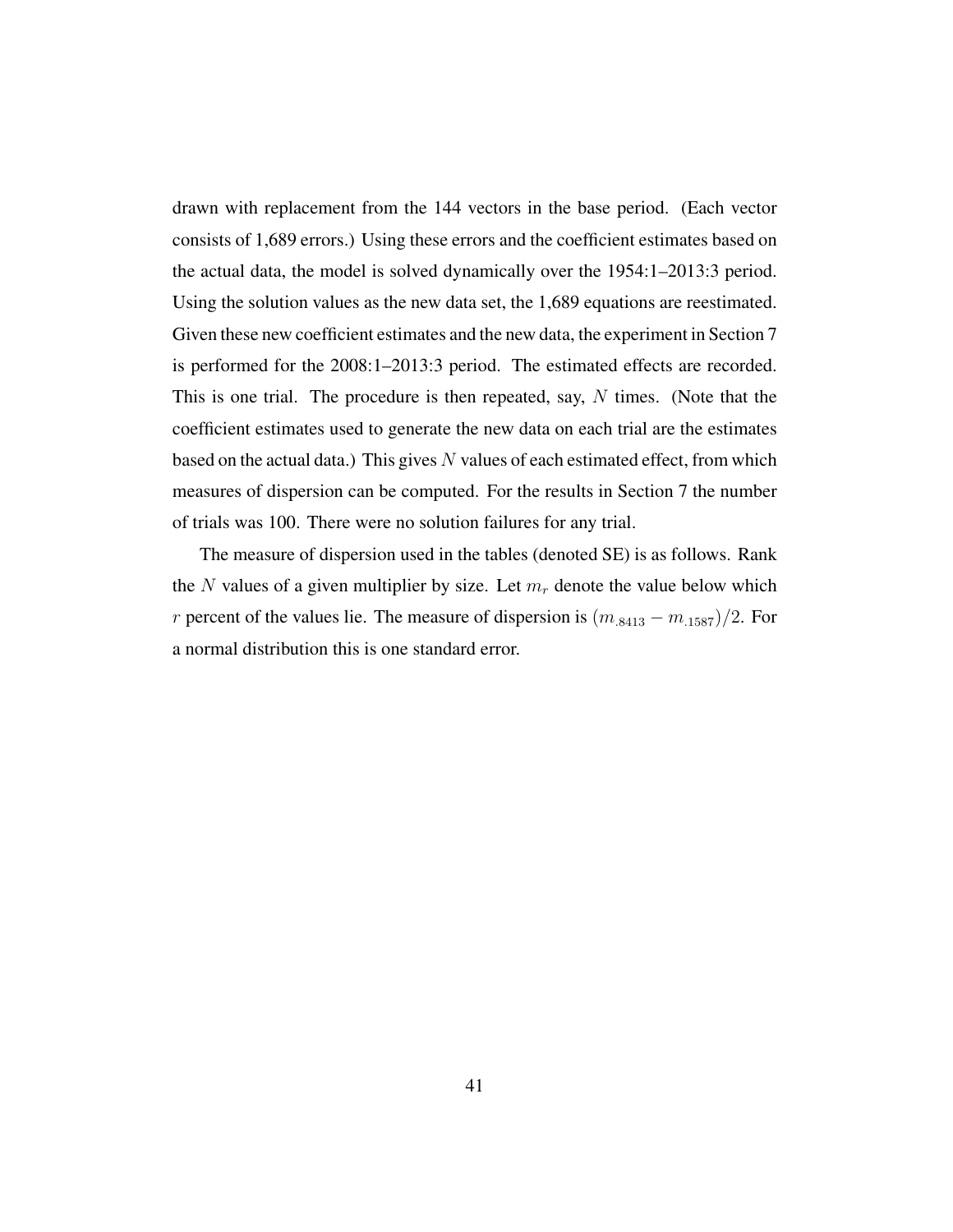### References

- [1] Andrews, Donald W.K., 2003, "End-of-Sample Instability Tests," *Econometrica*, 71, 1661–1694.
- [2] Bernanke, Ben S., and Mark Gertler, 1989, "Agency Costs, Net Worth, and Business Fluctuations," *American Economic Review*, 79, 14–331.
- [3] Bernanke, Ben S., Mark Gertler, and Simon Gilchrist, 1999, "The Financial Accelerator in a Quantitative Business Cycle Framework," in *Handbook of Macroeconomics*, Vol. 1, edited by John B. Taylor and Michael Woodford, 1341–1393, Amsterdam: Elsevier Science, North-Holland.
- [4] Brunnermeier, Markus K., and Yuliy Sannikov, 2014, "A Macroeconomic Model with a Financial Sector," *American Economic Review*, 104, 371–421.
- [5] Carroll, Christopher, Jiri Slacalek, and Martin Sommer, 2013, "Dissecting Saving Dynamics: Measuring Wealth, Precautionary, and Credit Effects," February 17,
- [6] Case, Karl E., John M. Quigley, and Robert J. Shiller, 2005, "Comparing Wealth Effects: The Stock Market vs. the Housing Market," *Advances in Macroeconomics*, 5, 1–34.
- [7] Case, Karl E., John M. Quigley, and Robert J. Shiller, 2012, "Wealth Effects Revisited 1975–2012," Cowles Foundation Discussion Paper No. 1884, December.
- [8] Chodorow-Reich, Gabriel, 2014, "The Employment Effects of Credit Market Disruptions: Firm-Level Evidence from the 2008–9 Financial Crisis," *The Quarterly Journal of Economics*, 129, 1–59.
- [9] Duygan-Bump, Burcu, Alexey Levkov, and Judit Montoriol-Garriga, 2011, "Financing Constraints and Unemployment: Evidence from the Great Recession," Federal Reserve Bank of Boston, Working Paper No. QAU10-6, December 14.
- [10] Fair, Ray C., 1984, *Specification, Estimation, and Analysis of Macroeconometric Models*, Cambridge, MA: Harvard University Press.
- [11] Fair, Ray C., *Macroeconometric Modeling, November 11, 2013*, *http://fairmodel.econ.yale.edu/mmm2/mm.pdf*, denoted MM in the text.